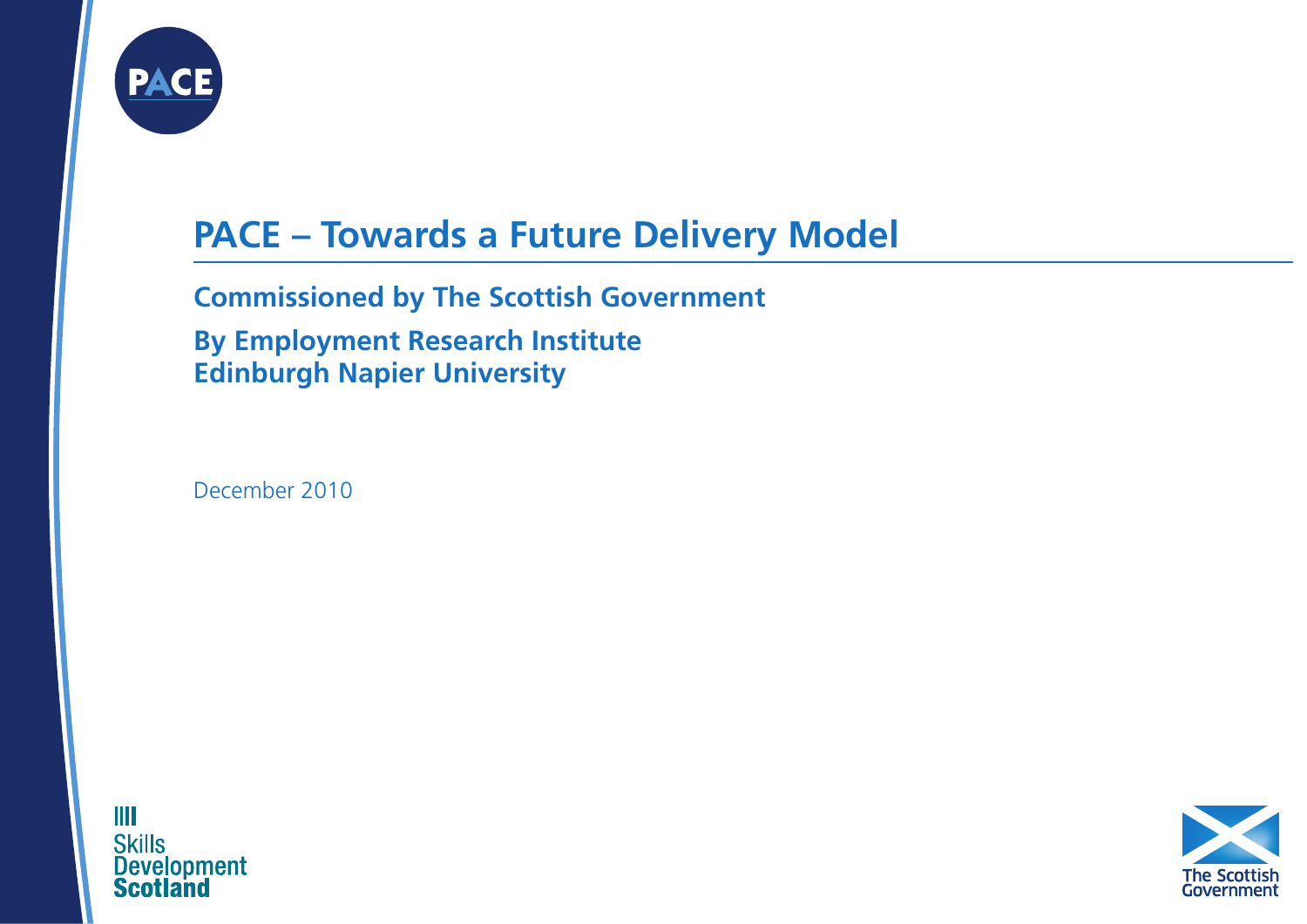# **ContentS**

| <b>Executive summary</b>                                  | 3  |
|-----------------------------------------------------------|----|
| 1. Introduction and aims                                  | 5. |
| 2. Background on PACE                                     | 6  |
| 3. PACE delivery                                          |    |
| 4. Examples of UK and international redundancy programmes | q  |
| 5. Challenges and strength of service delivery            | 12 |
| 6. Key issues and options for improving delivery          | 15 |
| <b>7. Conclusions</b>                                     | 18 |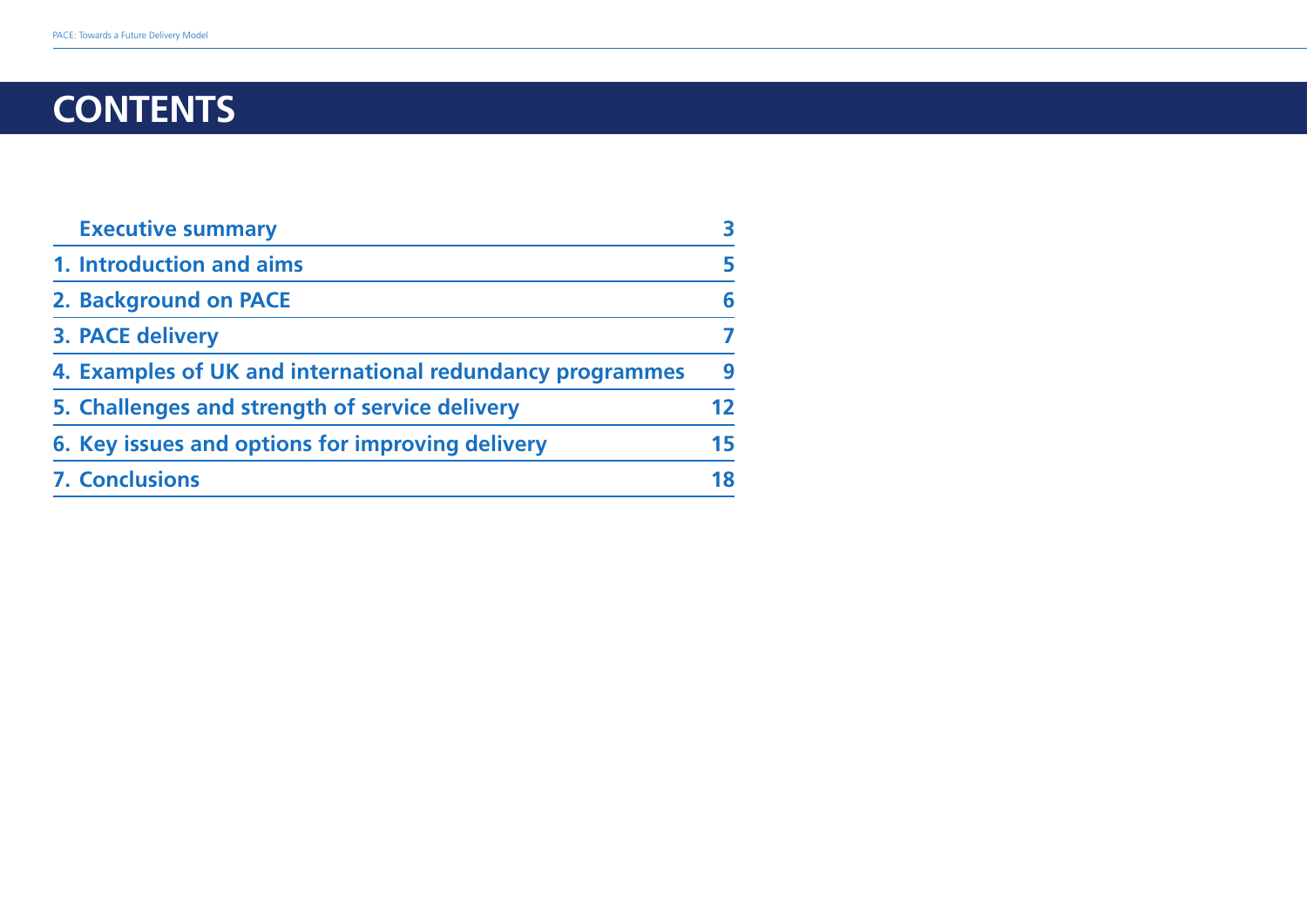# **EXECUTIVE SUMMARY**

#### **Introduction**

The Employment Research Institute, Edinburgh Napier University was commissioned by the Scottish Government to help develop a future delivery model for the Partnership Action for Continuing Employment (PACE). The Scottish Government established the PACE Partnership on 23 June 2009 to bring together agencies with an interest in PACE. This report forms part of the work assigned to the PACE Delivery Workstream, which was charged with undertaking a review of the current mechanism for delivery of PACE support and highlighting areas for improvement.

This report sets out some of the issues related to developing the operational delivery of PACE. The focus is on the broad service delivery model at the local level, so relatively little is said about the core, national PACE operation.

It is based upon a review of the PACE Work Stream event and other material and interviews with selected PACE chairs.

PACE is not 'broken' and generally appears to offer an appropriate service. There are a number of challenges and strengths in the current system and there is scope for improvement.

#### **The Study**

The study was carried out in three phases:

*Phase 1:* Review of current arrangements based largely upon the PACE Work Stream event and a search for lessons concerning partnership based responses to redundancies in other UK nations and other countries.

*Phase 2:* Interviews with key stakeholders to: identify challenges in the delivery of PACE at a time of high unemployment; examine the effectiveness of partnership arrangements as understood by those delivering the service on the ground and assess the extent to which jobseekers' employment and training needs are being met; and identify new opportunities for PACE to develop and refine the current model through which jobseekers are provided with tailored support when faced with redundancy.

*Phase 3:* Analysis, presentation and dissemination including this report and a presentation to the PACE Partnership national group on 22 June 2010.

# **Main Findings**

PACE is not 'broken' and generally appears to offer an appropriate service. There are a number of challenges and strengths in the current system and there is scope for improvement. There is a need for an assessment of early intervention, intensive working with employers and training for individuals that is connected with real work.

There are many strengths of the current model and these should be maintained and built upon. These include:

- Each employer gets one call rather than many. At events for employees there are appropriate people not a 'cast of thousands'
- Fast reaction (in many places)
- PACE standard offering of presentation is consistent across Scotland
- Local flexibility with a close strategy and delivery link
- Real joint working on local delivery and strategy
- Brings or signposts relevant expertise
- Efficiency (sharing resources)
- No direct budget, so partners feel it is worthwhile and can lever some appropriate resources (e.g. premises for events). In some cases a small budget may be useful.

*What makes a PACE intervention work well: Partnership working*

- partners who are committed and value what PACE is all about and will contribute concretely
- "PACE is an attitude about working together  $-$  it is not Rocket Science"

#### *Delivery:*

- fast, effective engagement with employers
- good PACE offer (about which everyone is clear and matches what employers and employees need)
- ability to take an occasional 'hit'  $-$  i.e. accept some risk
- doing the job well

### *The Team*

• enthusiastic and 'can do' attitude

#### *Good communication*

good communication (including stopping other organisations knocking on doors of employers in trouble)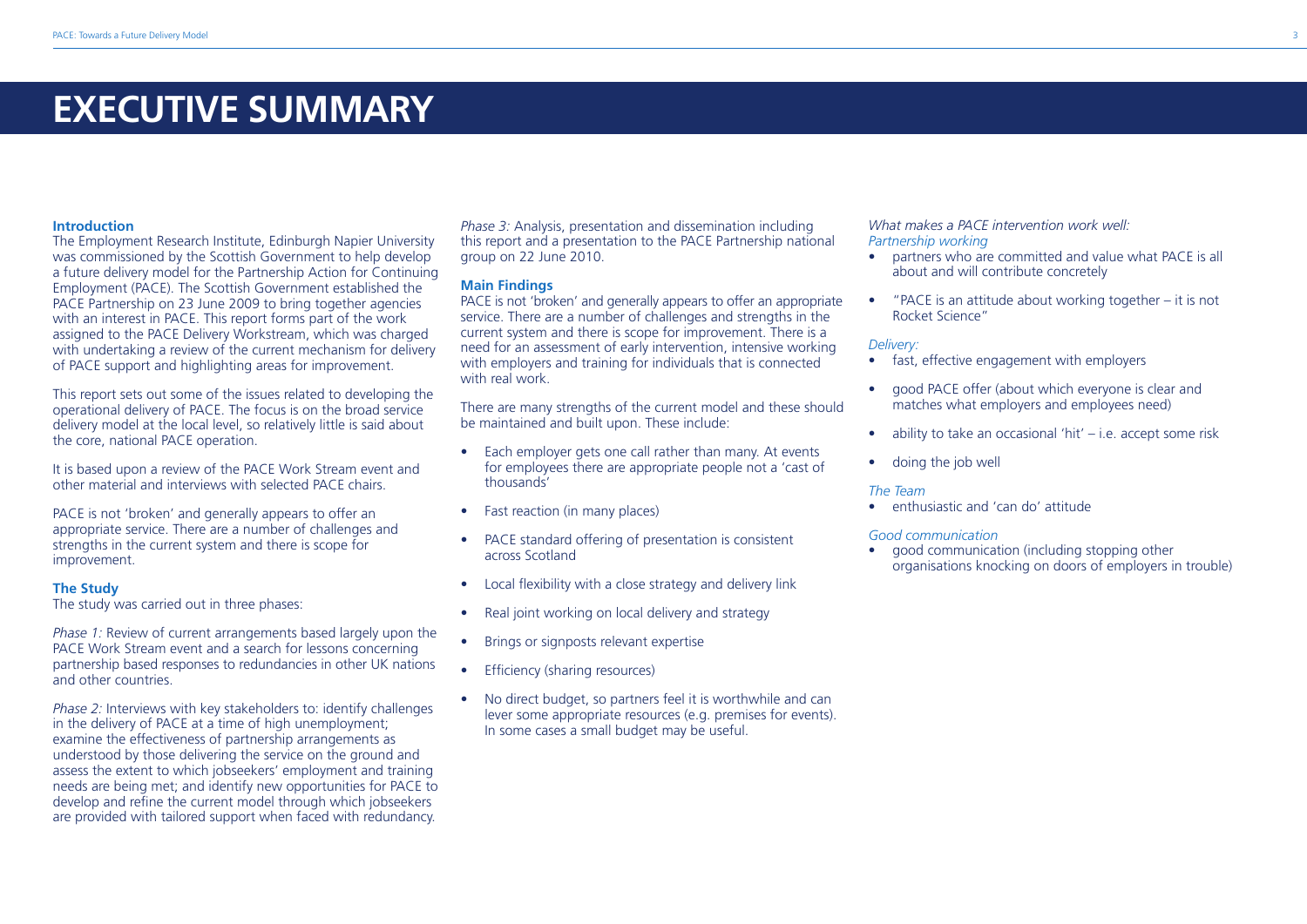# **Issues for consideration**

Some major issues to consider concerning improving delivery are:

# *What to deliver and to whom?*

- Should greater emphasis be given to targeting SMEs? People who are made redundant by SMEs are sometimes not identified through existing mechanisms, but they could benefit from the services provided by PACE. 'One-off' events in local areas may be useful to make PACE services available to them.
- How is greater demand to be handled (e.g. larger numbers of public sector redundancies) and with more limited resources (due to the expected general budget cuts)? There will be a continued need to identify different forms of appropriate support for different types of people (e.g. sector, skills, etc.). Given the likely increase in public sector redundancies (including publicly funded bodies in other sectors such as the third sector), contingency plans and good practice to identify early warnings and support different parts of the sector, should be created (perhaps led by an individual PACE partnership chair but involving other partnerships for each of the main parts of the public sector or significant threatened private sector industries). This 'good practice' should then be transferred rapidly throughout the PACE partnerships. This may include support for those on fixed term contracts who are not getting their contracts renewed and who may therefore not be counted as being redundant.
- What types of early intervention should PACE be involved in delivering? There is danger of 'mission drift' or overlap with economic and other business support agencies if PACE moved too far towards general business support. This should be avoided.

• Should the role of the training offered be re-considered in the light of evidence from elsewhere (e.g. on the importance of Level 3 skills)? As well as helping and guiding people in short term training programmes etc., PACE should consider whether their support and advice will help people move up sufficient levels of skills to make a significant impact on their likelihood of getting a job and progressing in it – and how such support can be improved.

#### *How to deliver better?*

• There is a need to improve consistency in:

who the chairs are and their involvement in national meetings

improving the training of chairs

delivery of funding (SDS, JCP, SFC)

Specifically, PACE should consider good practice and seek to apply it consistently, where appropriate, in the areas such as:

Formal induction and training for new chairs (and for new partners, much of which could be prepared nationally). Including checklists

#### Mentoring

Systems for shadowing between partners and getting to 'walk in others' shoes'

Specific skills (communication, monitoring etc.)

Providing checklists of things to discuss with employers.

#### *Where?*

• PACE boundaries need to be reconsidered. Options include: the status quo, although 21 PACE teams; but there is little current activity in some such as Skye and Caithness; Reduce to 5-6; Highland: going from 4 to 1 (with separate teams for Islands, Moray and Argyll and Bute). These and possibly other alternatives should be considered.

# *So what?*

- There is a need to improve monitoring and evaluation at a national level so as to improve services and identify what works for different types of employees and employers. PACE monitors (non HR1) the numbers made redundant in an area through local intelligence but it can be difficult to determine the impact of PACE intervention and longer term outcomes for employees. Firstly, there appears to be national variation in the way in which client activity and outcome data are collected; secondly, the absence of centralised reporting and common tracking systems may be impeding the sharing of data.
- Job Centre Plus (JCP) is the main partner which has or can have relevant data on individuals and their outcomes in terms of employment in the short- and long-terms. There is a need to consider setting up a consistent system for longer term monitoring based primarily on existing JCP monitoring data. This can build upon the spreadsheet and other initiatives currently under development. This requires a national lead from JCP, Skills Development Scotland and PACE.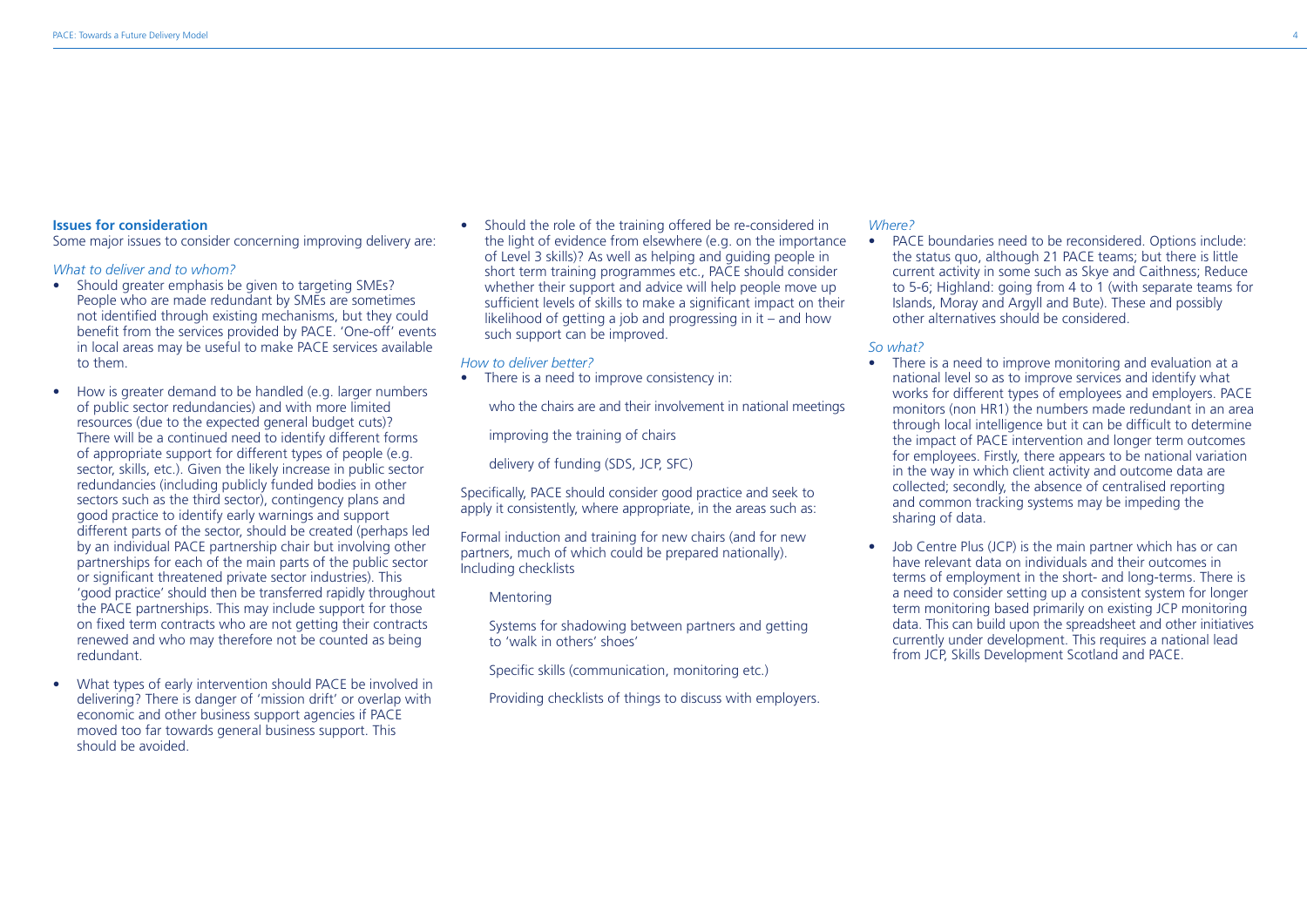# **1. INTRODUCTION AND AIMS**

The Employment Research Institute (ERI), Edinburgh Napier University was commissioned by the Scottish Government to help develop a future delivery model for the Partnership Action for Continuing Employment (PACE).

The Scottish Government established the PACE Partnership on 23 June 2009 to bring together agencies with an interest in PACE. Those who signed up to the PACE Protocol are committed to overseeing a continuous improvement programme to enhance the operation of PACE to ensure that Scotland and its people emerge from the economic downturn in the strongest possible position. An action plan to be implemented through six workstreams was approved. This report forms part of the work assigned to the PACE Delivery Workstream, which was charged with undertaking a review of the current mechanism for delivery of PACE support and highlighting areas for improvement.

The Scottish Government has instituted a review of the services offered by PACE to ensure that employees receive effective and co-ordinated support at a time of immense personal difficulty. This report is part of this review. It sets out some suggested areas for improvement that need to be considered.

PACE is the Scottish Government's national strategic partnership framework for responding to redundancy situations<sup>1</sup>. SDS provides co-ordination for PACE at a national level. SDS co-ordinates all local response teams to provide employment advice and assistance for individuals at risk of, or facing redundancy.

Partners including Jobcentre Plus and local authorities provide a range of services for employees facing redundancy and may include: information about funding for training; careers guidance services; help with CVs and letter writing; an information pack on where to receive further support.

### **1.1 Aims and Objectives of the Research**

This report seeks to assist in the development and refinement of the current delivery model. It takes into account the impact of the current economic climate and integrates recent internal and external evaluations of PACE. An important component of the research was seeking the views of PACE Partnership chairs across many of the 21 delivery areas. Chairs were approached to set out their vision for a new model of delivery that reflects significant change to the labour market created by the current economic climate.

This report has three aims. These are to:

- 1. Identify how PACE is currently being delivered at a strategic and operational level.
- 2. Identify relevant cases of response to redundancy services nationally and internationally to inform the development of the next phase of the PACE delivery model.
- 3. Deliver proposals for an enhanced delivery model that enables PACE to meet the requirements of employers and employees.

More specifically, the objectives of the research were to:

- Undertake a longitudinal review of all materials relating to the historic delivery of the service since its inception in 2000 to identify key themes. Materials used included the Delivery Audit, existing SDS research, the draft report by IFF Research, and initial aims of local PACE Partnerships.
- Conduct interviews with key stakeholders involved in the delivery of the service. Interviews were conducted with key informants from SDS, the Scottish Government and Jobcentre Plus. Interviews with SDS and Jobcentre Plus Staff focused on the effectiveness of the referral process and identified opportunities and barriers in the current delivery model. Findings from the interviews were embedded in the emergence of a new delivery model.

• Map current partnership arrangements in the delivery of PACE to identify current information sharing arrangements and to better understand how these arrangements can be integrated into a new delivery model.

#### **1.2 Methodology**

The research was carried out in three phases.

## *Phase 1: Review of Current Arrangements*

This phase of the research analysed previous evaluation work on PACE. The research team were also able to access results from the PACE Work Stream event.

In addition to internal review material, a review of national and international response to redundancy activities was also conducted. This identified lessons for partnership based responses to redundancies in other UK nations and other countries.

### *Phase 2: Interviews with Key Stakeholders*

The second element of the research involved interviews with key stakeholders. This phase had three primary aims. Firstly, to identify challenges in the delivery of PACE at a time of relatively high unemployment. Secondly, to examine the effectiveness of partnership arrangements as understood by those delivering the service on the ground and assess the extent to which jobseekers' employment and training needs are being met. Thirdly, to identify new opportunities for PACE to develop and refine the current model through which jobseekers are provided with tailored support when faced with redundancy.

### *Phase 3: Analysis, presentation and dissemination*

Findings from key stakeholder interviews and the review of previous evaluation material were analysed and used to develop the proposed revised delivery model for PACE as set out in section 5. A presentation to the PACE Partnership national group was also made on 22 June 2010.

The rest of this report sets out: the background to PACE; the PACE process; examples from the UK and international programmes; issues and options for a renewed delivery model; challenges and strengths of service delivery; key issues and options for a service delivery model; and conclusions.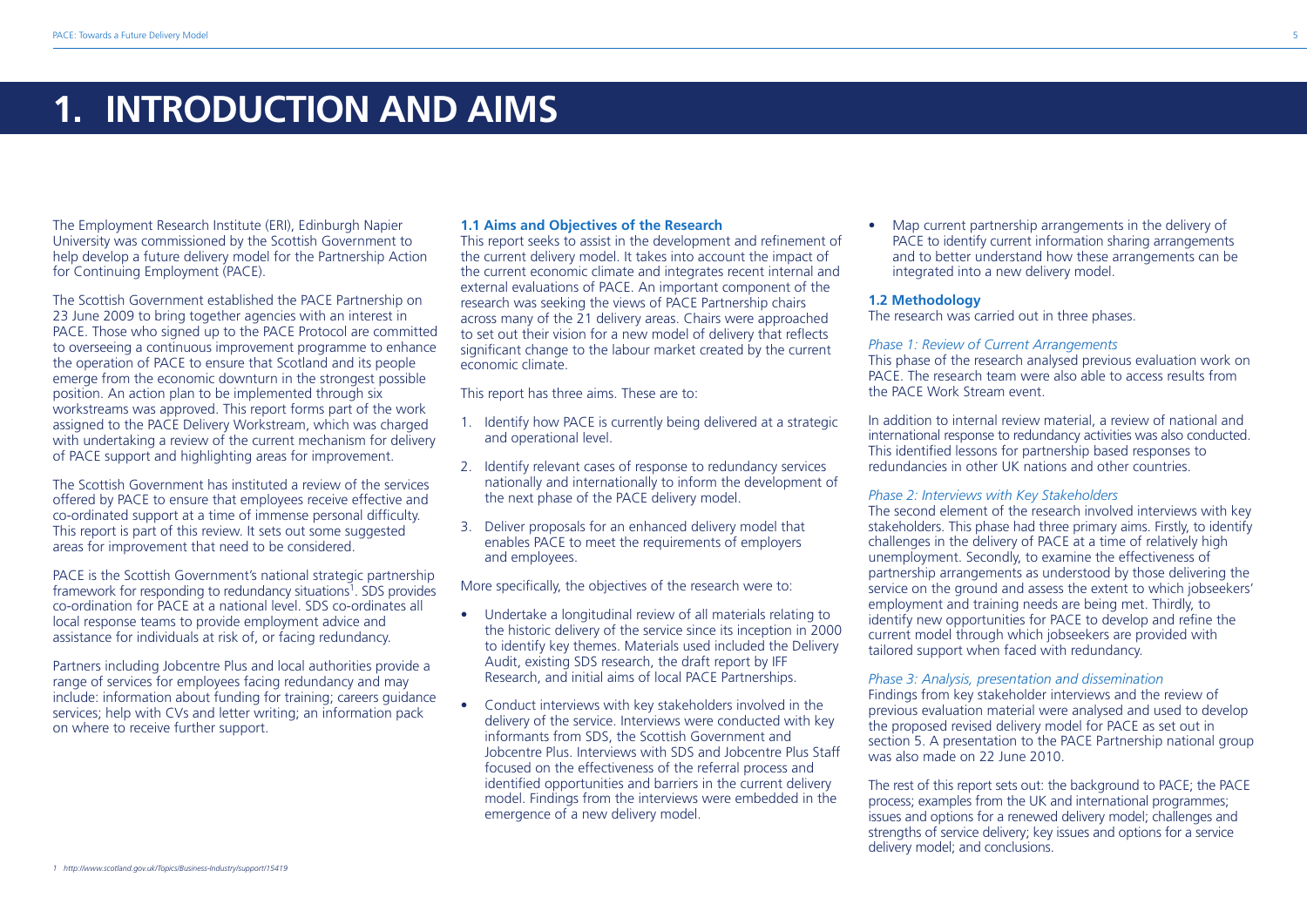# **2. BACKGROUND ON PACE**

Since its launch in March 2000, PACE as a national strategic framework has sought to adopt a partnership based approach to respond to redundancies. The UK recession of 2008-2009 has highlighted the central role of effective and rapid partnership based responses to redundancies. This response is both timely and relevant given the continued high rates of unemployment in Scotland. Recent data suggest that the Scottish unemployment rate is not declining at a rate comparable to that of the UK as a whole. Data from Skills Development Scotland shows that there was no monthly change in claimant count unemployment in Scotland between February and March 20102. It therefore seems appropriate that the Scottish Government has encouraged PACE to extend support to all situations where there is the possibility of redundancy irrespective of the scale of job losses.

Across Scotland there are 21 local PACE teams – 12 in Central and Lowland Scotland and 9 in the Highlands and Islands<sup>3</sup>. Each partnership involves local and national agencies including Skills Development Scotland, Jobcentre Plus and local authorities. SDS has responsibility for the co-ordination of national and local response teams who provide help and support to individuals facing redundancy and identify training activities where appropriate.

A PACE Summit on 9 February 2009 brought together those involved in delivering this support to share best practice and consider how the service can be further improved. A report of the Summit was published on 1 April 2009 and includes a synopsis of the day and actions to take forward to further enhance the operation of PACE.

The key outcome from the Summit was the establishment of the PACE Partnership which brought together a high level strategic group comprising the Scottish Government and 18 organisations with an interest in PACE.

The Scottish Government has recently enhanced the PACE service through improvements in partnership working between SDS and JCP and improved access to support for employees facing redundancy. More specifically these improvements include:

- Additional SDS staff have been dedicated to work alongside JCP staff to deliver seamless services between skills development and employability support to individuals in different locations, including JCP offices, Careers Centres and employers' premises.
- • A national helpline, revamped website and improved information resources were launched in February 2009 to make PACE services more accessible to individuals and employers through increased marketing and promotion and subsequently further marketing and other improvements were made. PACE was previously (before February 2009) primarily targeted at large scale redundancies. This helpline and improved website have opened services to more individuals and employers in rural as well as urban areas<sup>4</sup>.

*2 Monthly Unemployment Update. Skills Development Scotland. April 2010.*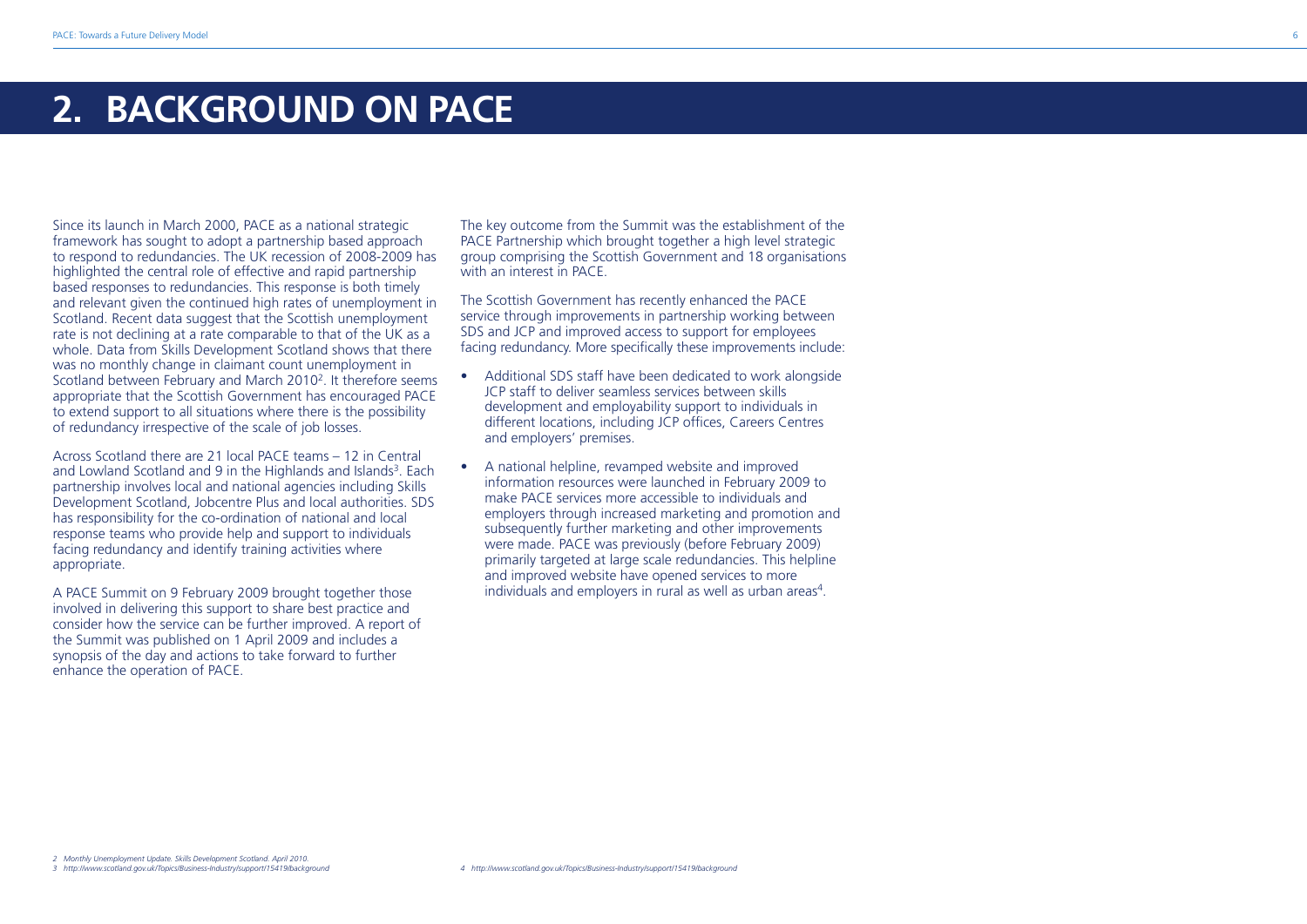# **3. PACE DELIVERY**

This section reviews findings from previous evaluations to avoid duplication and identify areas for improvement in the current PACE delivery model. Key issues from internal and external evaluations are discussed with the purpose of identifying how a future delivery model ought to address these issues. Several evaluations are used in this section and their findings are integrated so as to provide a comprehensive review of key issues in the current PACE delivery model.

#### **3.1 PACE Support for Employees**

Employers have a statutory duty to inform the government when they plan to make redundant 20 or more people from a single site within a 90 day period. Initial meetings with companies that have notified of imminent redundancies are conducted by PACE chairs or their representatives. Subsequent meetings to organise and monitor service delivery are held with the PACE chair or other member of the team. Employers are generally welcoming of the support offered by PACE, although it was normal for initial meetings between PACE and the employer to be tense due to the problems of the business and concern about the effects of redundancies on employees<sup>5</sup>. Internal research with staff delivering PACE highlighted the views of employees facing redundancy:

*'Some are accepting of the situation and occasionally happy if they are leaving with a financial offer, but others have real concerns about accruing debt or securing future employment to support their family in this economic downturn. Other factors affecting the mood of the client are; length of time employed, number of times made redundant, frequency, employees required to support the redundancy process when they are in fact affected themselves'6.*

Where larger redundancies are taking place, members of the PACE team will give a presentation to employees. For smaller groups, an informal discussion is favoured7. Information packs are a core aspect of the initial offer of support to employees. Information packs provide information on further employment, benefits and training opportunities. Almost all PACE customers surveyed (89%), thought that the information provided in the packs was relevant to their needs<sup>8</sup>

Information packs are tailored to reflect regional differences. For example, the insert in the PACE pack to employees facing redundancy in Tayside provides information about local authority services. It was drafted by Angus, Perth and Kinross and Dundee City Councils and states that the three councils are working together to 'deliver a wide range of services for people facing the prospect of unemployment. In the event of redundancy all three will endeavour to provide or guide an individual to the most appropriate agency to help with: housing; employment access and training; adult and community education; jobs and social work services and benefit advice'9.

Although a key element of the offer to employees, information packs have sometimes been criticised for being out of date<sup>10</sup>. Local PACE Partnerships add local information where it is considered relevant. There have also been concerns about confusion arising from the way in which the packs are branded with Careers Scotland information as 'this may heighten confusion around branding, or who does what'11.

The issues of how PACE is represented to employers and employees was also raised by the Pace delivery audit. The audit highlighted ways in which PACE services could be marketed to improve local knowledge of the services offered. Suggested activities for raising awareness of the partnership included: improving contacts with local Chambers; links to Scottish Enterprise account managers; media reports and increased press coverage; and links to the national PACE website from job websites<sup>12</sup>.

*7 PACE: Internal Research Interviews 8 IFF Research (2010) (draft). PACE Client experience baseline survey. p13*

*12 PACE Delivery audit summary. November 2009* 

The duration of support provided to employees ranged from a one to one interview with PACE partner staff to on-going support for up to 6 months. The type of support employees received was wide ranging and included financial support for re-training from Skills Development Scotland and the Scottish Funding Council and through the JCP Rapid Response fund13.

Research from a customer perspective (the employee being made redundant) identified the type of services that were provided. A majority of individuals (89%) could recall receiving a general group presentation and information pack from PACE. Other employment support services received by those being made redundant included: information about funding for training; careers guidance services; help with CVs and applications; benefits information; help with interviews and job search strategies<sup>14</sup>.

It should be noted that take up of services offered by PACE was high and that there were generally high levels of satisfaction with the services being offered. Almost all (80%) of clients thought that the services that had been offered to them were relevant<sup>15</sup>. More than half of individuals offered support took up one or more of the previously mentioned services. A very small minority (3%) of those questioned could not recall what services they received from PACE.

A key finding from previous research is that in most cases, employers do not offer other forms of employment support to their staff other than that offered through PACE. Only a minority (16%) of respondents that had received support from PACE had received other employer led support. Therefore for those employees who choose not to seek employment and training support independently of their employer, PACE may represent the only opportunity to receive support, or in some cases PACE may be seen by employers as a substitute for their own (possibly lower level) support.

*13 IFF Research (draft). PACE Client experience baseline survey. p.11 14 IFF Research (draft). PACE Client experience baseline survey. p.11 15 IFF Research (draft). PACE Client experience baseline survey. p13*

*<sup>9</sup> PACE Redundancy support Tayside. Available at: http://www.skillsdevelopmentscotland.co.uk/media/99156/*

*tayside\_support.pdf*

*<sup>10</sup> PACE Internal Research Interviews. p.3 11 PACE Internal Research Interviews. p. 3*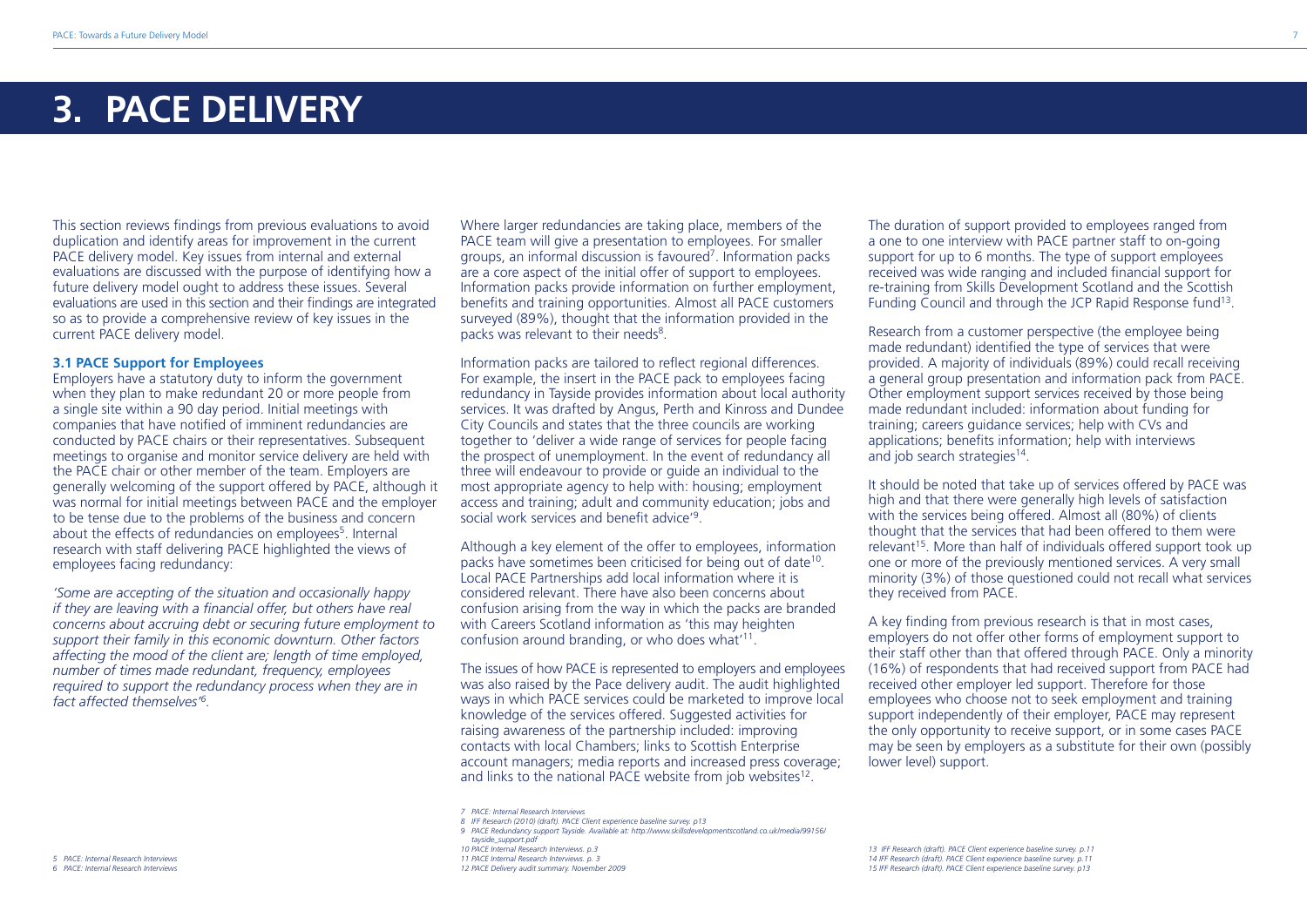Employees who received support through PACE thought that assistance with CVs was the single most relevant piece of support they received. 90% of respondents thought help with CVs was either very or quite useful. Other services considered by employees to be very useful included the PACE presentation and information pack and help with interviews and job search strategies.

#### **3.2 The PACE Process**

The PACE Partnership offer is triggered by receipt of the HR1 notification of redundancy form or other methods, such as local intelligence. If an employer is proposing to dismiss as redundant 20 to 99 employees at one establishment within a period of 90 days, then notification must be given to the government. In some cases, local knowledge of an imminent redundancy situation can pre-empt notification through the HR1 route.

In almost all cases where a redundancy is about to occur, the onus is on the local PACE Partnership to approach the employer with their offer of support for employees. It appears to be unusual for a partnership to be approached by an employer. Where this has occurred, it was as a result of the employer having contact with the PACE partnership through a previous redundancy. It is unclear if there is any evidence to suggest that interventions that occur prior to receipt of the HR1 notification are more effective at delivering support to employees.

Initial meetings with companies that have notified of imminent redundancies are normally conducted by PACE chairs (or team leaders in some cases). Subsequent meetings may be held with the co-ordinator or team leader<sup>16</sup>. Although previous internal research has highlighted how PACE partners within areas demonstrate a good understanding of these processes, there was felt to be an opportunity for greater consistency in the delivery process across PACE areas<sup>17</sup>. Providing greater consistency across PACE areas would perhaps encourage greater sharing of resources and collaboration across areas. Internal research interviews with PACE staff highlighted the potential benefits to combining partnership areas and strengthening the support and response teams. A key step in this process would be the formation of an up to date list of national PACE team structures that would enable SDS staff to provide appropriate referral routes<sup>18</sup>.

Across PACE Partnerships there is variation in the perceived role of PACE team members. PACE members described a variety of roles including: attendance at PACE Partnership meetings; co-ordinating activity through partners; providing workshops for employees; one to one intervention activity<sup>19</sup>. There was also recognition that some partners, primarily local authorities, delivered their own redundancy support activities. Where this occurred SDS advisors were only used where appropriate20.

 *PACE: Internal research interviews PACE: Internal research interviews PACE: Internal research interviews PACE: Internal research interviews PACE: Internal research interviews. p. 2*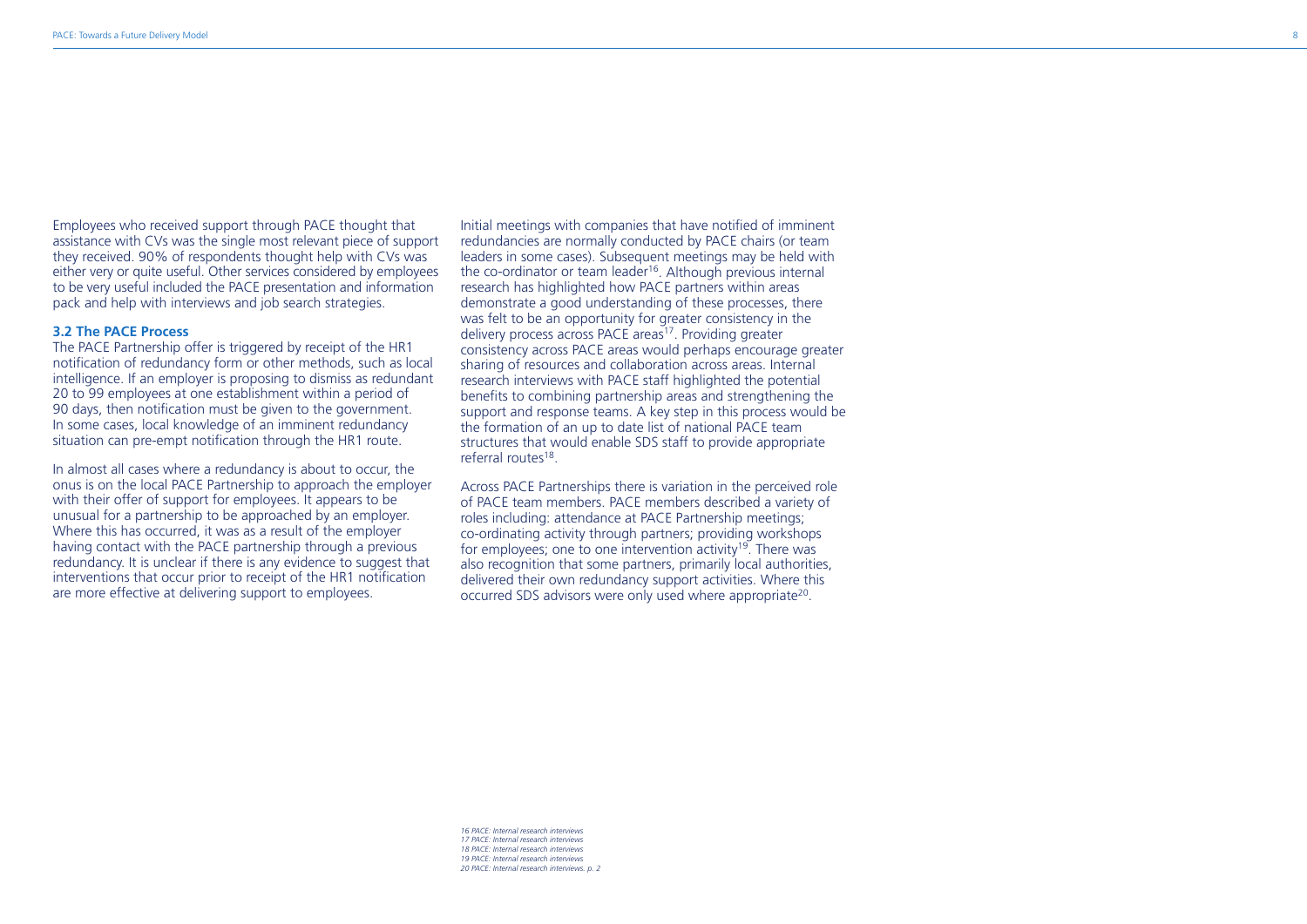# **4. EXAMPLES OF UK AND INTERNATIONAL REDUNDANCY PROGRAMMES**

This section outlines some examples of redundancy programmes, firstly in the UK and then abroad.

#### **4.1 ReACT Programme**

The Redundancy Action Scheme (ReACT) is a Welsh Assembly Government initiative that provides funding for training for people living in Wales who are facing redundancy and for employers who are downsizing or recruiting new staff. Employers are provided with recruitment and training support to help them take on workers who have been made redundant. Funds are available to contribute towards the cost of vocational training. Funding is also available to overcome barriers to work such as child care. The ReACT programme is a partnership between Careers Wales, Job Centre Plus and the Welsh Assembly Government<sup>21,22</sup>.

A 2004 report commissioned by the Welsh Assembly Government, on the delivery of learning provision in response to major employment events (redundancy and inward investment) commented on the delivery of the ReACT programme23:

Those seeking training through the ReACT programme have to be interviewed by a careers advisor at the beginning of the process in order that a learning plan can be agreed. However, in some cases clients met with training providers and agreed what training courses they would attend prior to meeting with the career advisor.

There needed to be a common quality assurance mechanism for the interviews conducted by careers advisors.

There needed to be improved monitoring of the quality of the training delivered by training providers.

A 2005 report provided a longer term evaluation of the ReACT programme24. It found that: most clients had found new employment soon after being made redundant; and that attitudes towards learning had become more positive. It was recommended that training plans should focus on longer term goals and not just on the immediate threat of redundancy; and that there needed to be improved monitoring of the ReACT programme.

#### **4.2 MG Rover Taskforce**

The MG Rover Taskforce has been seen as being a good example of effective governance. In 2000 in reaction to BMW's plans to sell MG Rover the Rover Taskforce was set up to help suppliers diversify into new markets and to develop and diversify economic activity in areas most reliant on MG Rover. The MG Rover Taskforce was set up in 2005 when MG Rover went into administration25.

The MG Rover Taskforce focused on 3 areas: getting ex workers back into employment; helping employers in the MG Rover supply chain to keep on staff; and providing advice in the community for former workers. Longer term solutions were also put into place to address barriers to work; foster competitiveness in the supply chain; and encourage investment in the wider South West Birmingham area26.

Analysis of the experiences of the Rover Taskforce and the MG Rover Taskforce has highlighted some of the strengths of the programmes:

• Strong partnership working was essential to success. During the Rover Taskforce period *"people were able to engage from strategic groups to operational staff to deliverers"*27.

- • Central coordination with clear communication of responsibility was important<sup>28</sup>.
- The MG Rover Taskforce made direct contact with companies<sup>29</sup>.
- There were rapid response times. Advance preparation ahead of the closure allowed the MG Rover Taskforce to respond quickly. Keeping knowledge of how to deal with closures would ensure this could happen again in future<sup>30,31</sup>.
- The role of worker's support networks should not be underestimated as the majority of ex MG Rover employees found work through personal contacts. This highlights the need for embedded support<sup>32</sup>.
- • Analysis of UK and international evidence in order to assess how the response to the closure of MG Rover could be most effective highlighted that any training given to ex workers needed to be at level 3, rather than level 2, in order to increase their employability $33$ .

*28 ECOTEC (2008). Evaluation of the Rover Task Force 2000 and MG Rover Task Force 2005 Programmes. Final Report to AWM. (Birmingham: ECOTEC). http://www.advantagewm.co.uk/Images/Rover%20Final%20Report\_ tcm9-18157.pdf (Accessed 16.06.2010)*

- *29 ECOTEC (2008). Evaluation of the Rover Task Force 2000 and MG Rover Task Force 2005 Programmes. Final Report to AWM. (Birmingham: ECOTEC). http://www.advantagewm.co.uk/Images/Rover%20Final%20Report\_ tcm9-18157.pdf (Accessed 16.06.2010)*
- *30 ECOTEC (2008). Evaluation of the Rover Task Force 2000 and MG Rover Task Force 2005 Programmes. Final Report to AWM. (Birmingham: ECOTEC). http://www.advantagewm.co.uk/Images/Rover%20Final%20Report\_ tcm9-18157.pdf (Accessed 16.06.2010)*
- *31 Bailey, D; Chapain, C; Mahdon, M; and Fauth, R (2008). Life after Longbridge: Three Years on. Pathways to re-employment in a restructuring economy. (Work Foundation). http://www.workfoundation.co.uk/Assets/Docs/ MG\_Rover\_130509.pdf (Accessed 16.06.2010)*
- *32 Bailey, D; Chapain, C; Mahdon, M; and Fauth, R (2008). Life after Longbridge: Three Years on. Pathways to re-employment in a restructuring economy. (Work Foundation). http://www.workfoundation.co.uk/Assets/Docs/ MG\_Rover\_130509.pdf (Accessed 16.06.2010)*
- *33 Cowling, M and Isles, N (2005 ). Sent to Coventry? The re-employment of the Longbridge 5,000 (Work Foundation) – http://www.theworkfoundation.com/assets/docs/publications/137\_Sent%20to%20coventry.pdf (Accessed 16.06.2010)*

*23 Estyn (2004). The responsiveness of training provision in Wales to major employment events (Cardiff: Estyn) – http://www.estyn.gov.uk/publications/Remit\_46.pdf (Accessed 16.06.2010)*

*<sup>24</sup> CRG Research Ltd (2005). Evaluation of the ReACT programme – Phase II. (ELWa) http://wales.gov.uk/ docrepos/40382/4038232/403821/196449/050505\_evaluation\_ReACT\_Pro1.pdf?lang=en (Accessed 16.06.2010)*

*<sup>25</sup> ECOTEC (2008). Evaluation of the Rover Task Force 2000 and MG Rover Task Force 2005 Programmes. Final Report to AWM. (Birmingham: ECOTEC). http://www.advantagewm.co.uk/Images/Rover%20Final%20Report\_ tcm9-18157.pdf (Accessed 16.06.2010)*

*<sup>26</sup> MG Rover Task Force (March 2006). Final Update Report: The Work Goes On – http://www.bromsgrove.gov.uk/ cms/PDF/CD1.7%20mg-rover-task-force-final-report.pdf (Accessed 16.06.2010)*

*<sup>27</sup> ECOTEC (2008). Evaluation of the Rover Task Force 2000 and MG Rover Task Force 2005 Programmes. Final Report to AWM. (Birmingham: ECOTEC). http://www.advantagewm.co.uk/Images/Rover%20Final%20Report\_ tcm9-18157.pdf (Accessed 16.06.2010)*

*<sup>21</sup> Careers Wales (2010). Redundancy. http://www.careerswales.com/adults/server.php?show=nav.2252 (Accessed 16.06.2010) 22 Welsh Assembly Government (2010). What is the Redundancy Action Scheme (ReAct)? http://wales.gov.uk/*

*topics/educationandskills/learners/worklearning/gettingbacktowork/redundancyaction/what/?lang=en (Accessed 16.06.2010)*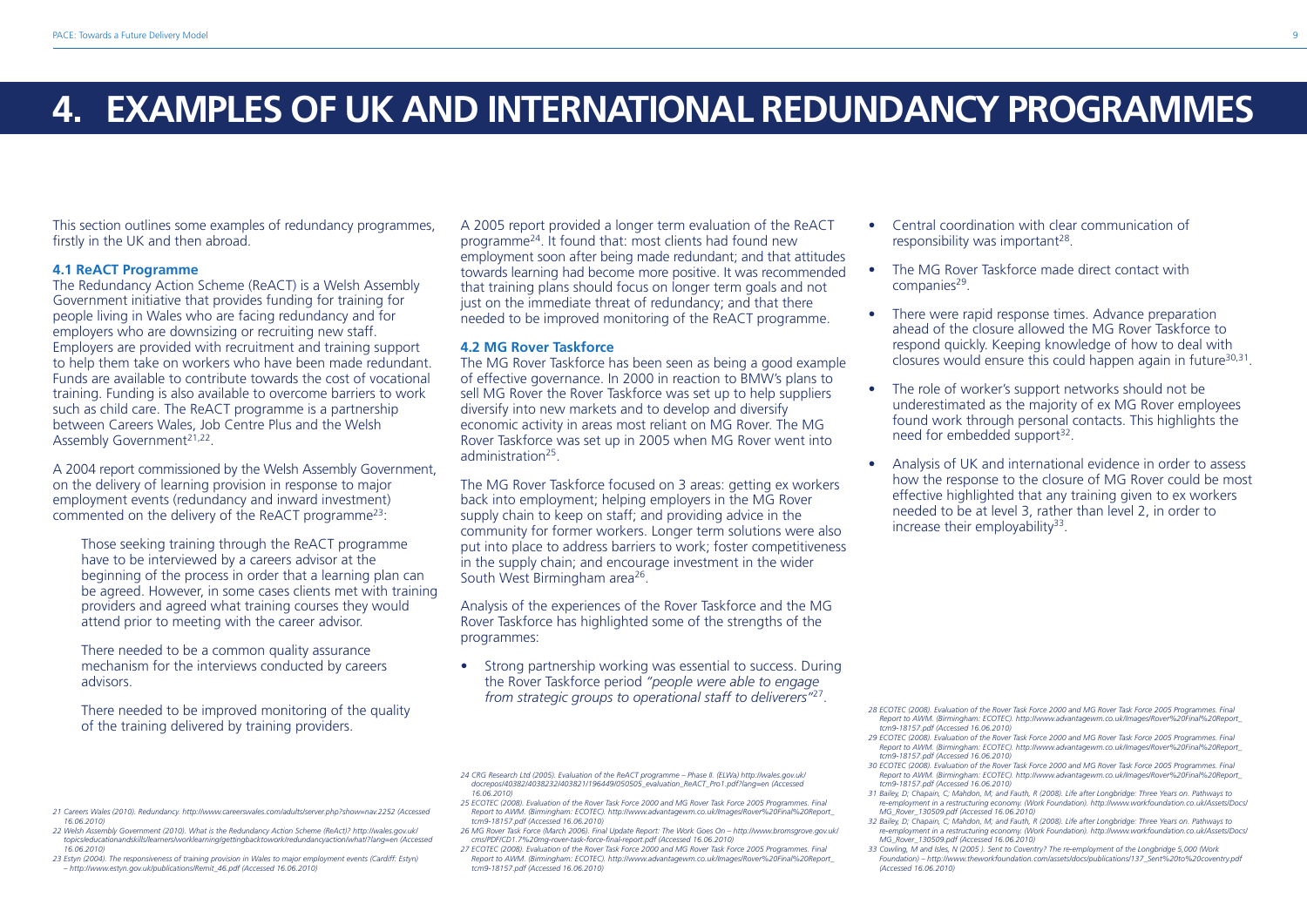# **4.3 Redundancy Support in Small and Medium Sized Enterprises**

An evaluation of the redundancy support services run in the south east of England (funded by the South East England Development Agency (SEEDA) and managed by Job Centre Plus) in order to meet the needs of those in small and medium sized enterprises (SMEs) affected by redundancy has highlighted the importance of good partnership working<sup>34</sup>. The initiative provided a free brokerage service delivered by brokers for people under threat of redundancy, offering support and advice in order to help them remain in work. The service provided varied depending on the size of the company and their particular needs. The service was seen to perform well, with strong collaboration and trust between SEEDA and Job Centre Plus. The brokers also ran teams across the region and therefore were knowledgeable about the areas in which they worked. The evaluation also highlighted the value of "'softer' outcomes such as offering an extra pair of hands of support to companies, boosting confidence of individuals affected by redundancies and business changes, offering advice clear of jargon and signposting to other support services in the region"<sup>35</sup>.

Analysis of the Jobroute service, which was set up in 1998 in Leeds with initial funding ending in 2001, also highlights issues to be considered when delivering redundancy support to SMEs. An analysis of the service highlighted that often SMEs were not aware of the redundancy support available to them and therefore Jobroute had to be proactive in its approach. On site redundancy support was especially valued and would have not been otherwise available as SMEs tend not to use private outplacement services because of cost. Finally the Jobroute service drew together and coordinated a variety of local services and delivered a focused and local service<sup>36</sup>.

#### *34 DTZ Consulting and Research (August 2007). Mid-term Evaluation of the Redundancy Support Service in the South East. (SEEDA) http://www.seeda.co.uk/\_publications/RedundancySupportService\_finalreport.pdf (Accessed 16.06.10)*

#### **4.4 Some International Examples** *Australia*

A 2008 report by Wren<sup>37</sup> suggests that Australia needs to do three things to cope with the worsening economic climate: look to alternatives to firing and invest in skills; repair the safety net to avoid poverty and dislocation; and ensure retrenched workers get the most effective assistance to get back to work quickly. It says that *"Measures to increase access to redundancy entitlements, early intervention and case management should be more widely available, rather than based on a lottery approach dependent on whether a person works in a specific industry subject to special government supports, the number of employees at the firm, or whether the employment is casual or permanent."*

This suggests that PACE may be ahead of some other countries. The report makes recommendations on how redundancy support services could be improved in the context of the economic downturn:

- The Government Skills Development Fund could be used to encourage employers to keep on workers by releasing them for training rather than making them redundant.
- Current support for those made redundant is not coherent and therefore makes it difficult for some to find new work.
- A third of employees are not covered by redundancy entitlements despite the introduction of a National Employment Standard. This is because many casual workers and small businesses are not protected. It suggests that the Swedish Job Security Council *"pay-as-you-go redundancy trust funds"* be used to ensure that all workers are provided with redundancy payments.
- Under the Australian employment services model most people out of work have to wait 12 months for individual assistance.

• It argues that *"Evidence from overseas and Australian structural adjustment schemes in industries undergoing large scale redundancies, found early intervention, intensive case management and training connected with real work has proved to be more effective in preventing long term unemployment."*

# *Sweden*

An interesting example of redundancy support services is that of the Swedish Job Security Councils which use early intervention and intensive case management. Since 1974 the Swedish social partners have used security and adjustment agreements to help those facing unemployment due to collective redundancy or individual notice to find work. The support services are delivered by Job Security Councils and Job Security Foundations and supplement the work of the public employment service. They primarily cover white collar workers but the scope has now been widened to include certain blue collar workers. This focus on white collar workers is relatively unusual, but increasingly important.

There are 14 job security councils in Sweden and they are financed by employers through a contribution of 0.3% of the company's wage bill per annum. Each council decides what support to provide so that it is tailored to individual need. The organisations delivering the support vary between councils with some having in house advisors. The councils currently only take a preventative approach but will provide a wide range of support throughout the restructuring process: for example, financial support and skills development<sup>38</sup>.

*<sup>35</sup> DTZ Consulting and Research (August 2007). Mid-term Evaluation of the Redundancy Support Service in the South East. (SEEDA) http://www.seeda.co.uk/\_publications/RedundancySupportService\_finalreport.pdf (Accessed 16.06.10)*

*<sup>36</sup> While, A and Bruff, G (2001). Filling the Gaps in Redundancy Support: Lessons from Leeds. Regional Studies, 35 (4): 363-367* 

*<sup>37</sup> Wren, T (2008). Keeping Skills During Hard Times (For Dusseldorp Skills Forum and Job Futures) – http://www. jobfutures.com.au/docs/Keeping\_Skills\_During\_Hard\_Times%20\_Final\_.pdf (Accessed 18.06.2010)*

*<sup>38</sup> European Commission (2009) European Employment Observatory Review: Spring 2009 – http://www. eu-employment-observatory.net/resources/reviews/EN-EEOReviewSpring2009-3.pdf (Accessed 18.06.2010) p. 118-*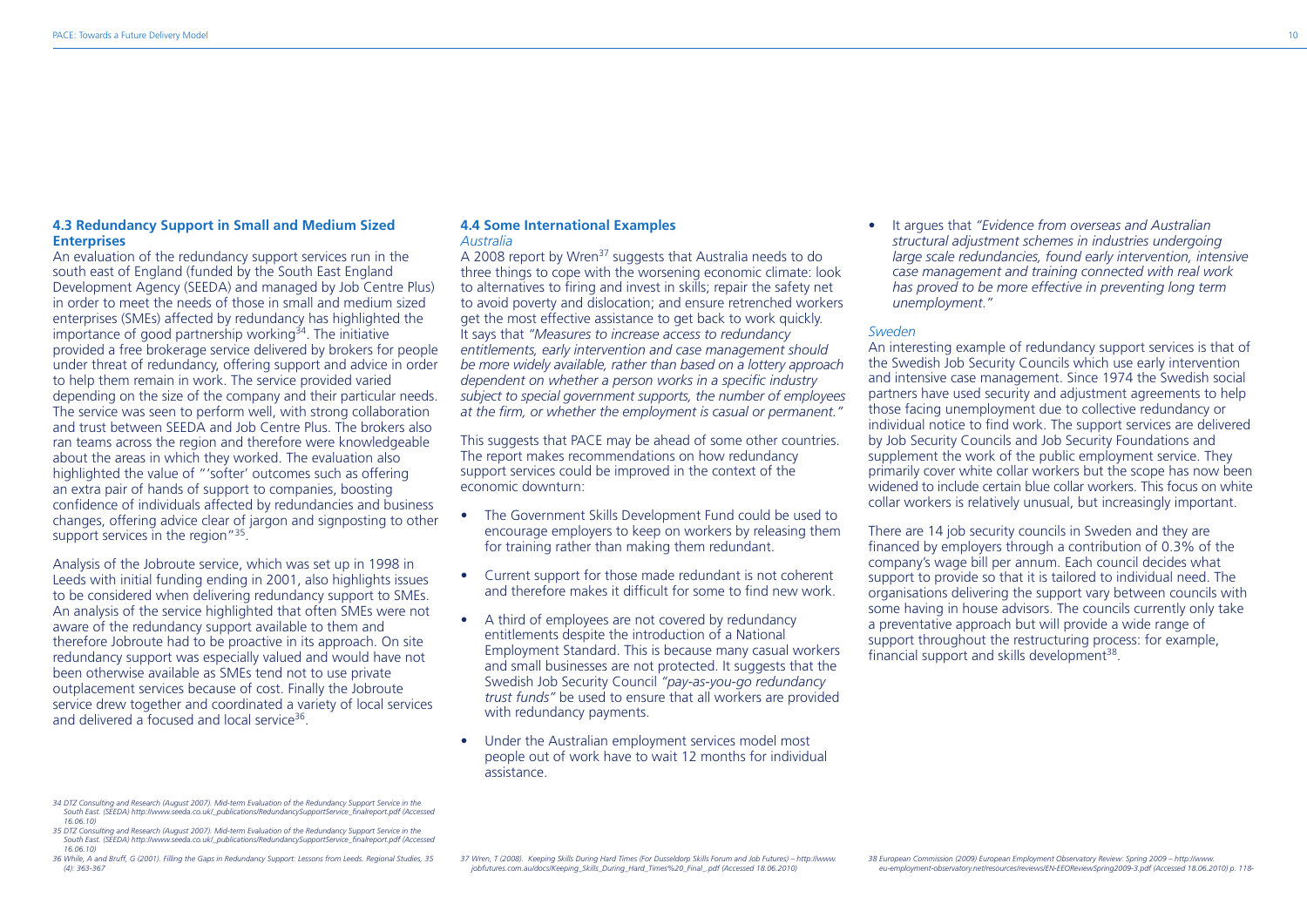# *New Zealand*

A New Zealand Department of Labour report assessing redundancy laws and provision recommends that the New Zealand Government should introduce statutory requirements for redundancy entitlements such as redundancy support. It also recommends the development of the *Security in Change* programme which helps redundant workers find employment<sup>39</sup>. Some of the recommendations address problems with delivery and increasing awareness about the programme including:

- A major awareness raising programme on redundancy support.
- • Developing connections with the Unified Skills Strategy so that lifelong learning is maintained throughout redundancy experiences and that Industry Training Organisations are actively involved in retraining support.
- Expanding the scope and level of support for workers made redundant.
- Consider the possible interface between redundancy support, income maintenance, employment security and the investment in jobs for sustainability (e.g. home insulation).

The issue of awareness raising is one that is particularly important for SMEs who may use PACE, and some progress has been made in PACE. The other points are also worthy of reflection.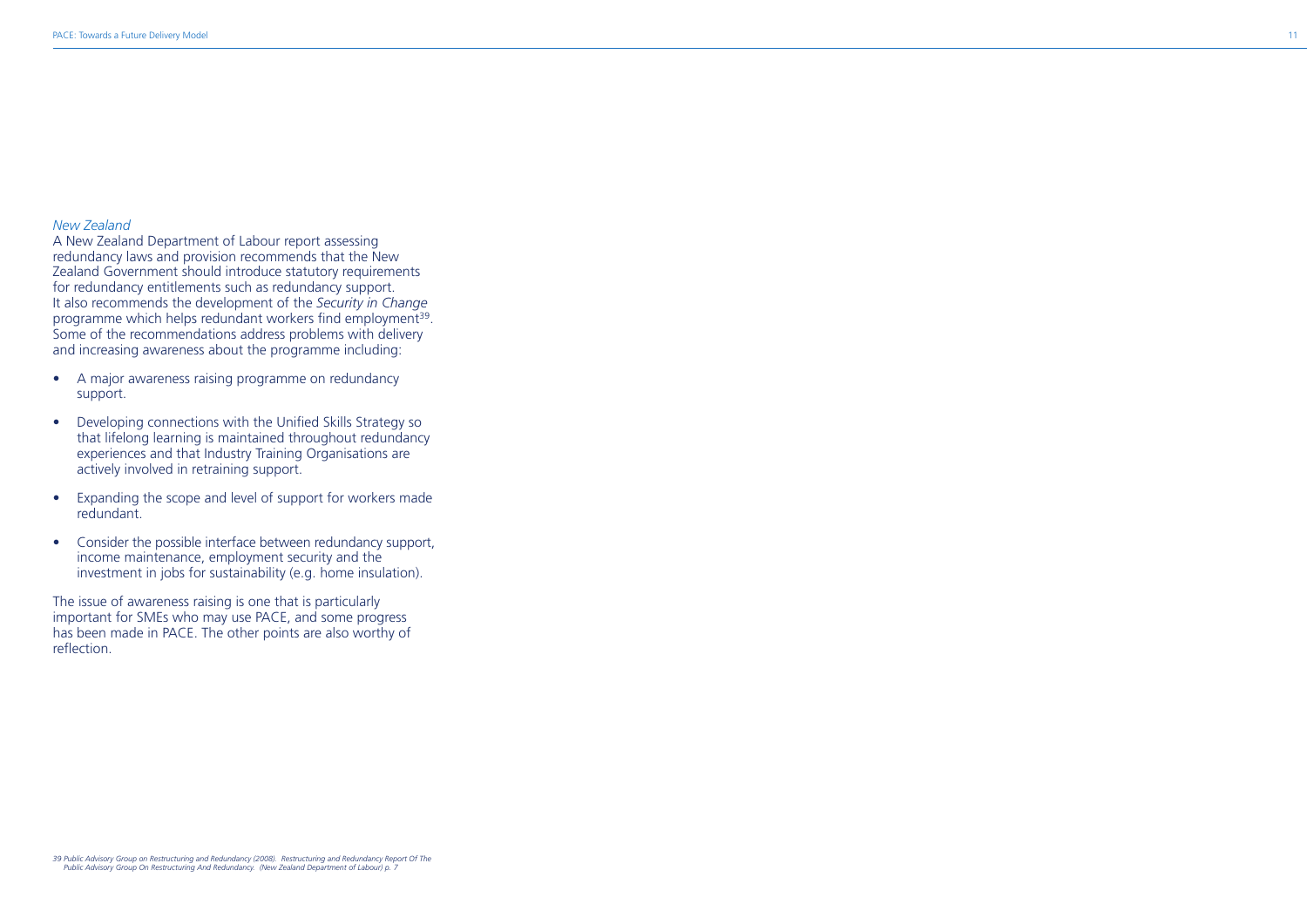# **5. CHALLENGES AND STRENGTH OF SERVICE DELIVERY**

This section considers some main challenges facing, and the strengths of, PACE and what makes a local PACE partnership work well. It should be noted that evidence from the IFF study, informal views of chairs and others suggests that PACE is not 'broken' and that generally its operation is effective. However, there is scope for some significant improvements. This section considers:

- What are the main challenges for PACE delivery?
- Strengths of the current model
- What makes a PACE intervention work well?

## **5.1. What are the main challenges for PACE delivery?**

Although by no means comprehensive, major current challenges faced in the delivery of PACE at a time of relatively high and rising unemployment include:

### *Context and workflow*

- PACE areas have uneven, varied and unpredictable workflows.
- Increasing workload over last year and varied in timing and type (scale, industry etc.), as reported by PACE chairs.
- High levels of redundancies, sometimes after years of 'quiet' when a PACE team has had little to do and therefore is not geared up for rapid action.
- The levels of redundancy might reduce in the medium term, so there is a need to be careful that not too large a system is created.
- There is a lack of alternative jobs for people to move on to (especially at equivalent pay and conditions).
- • A challenge is sometimes getting the co-operation of employers, e.g. access to employees within the workplace – with an interviewee suggesting that perhaps this should be made a condition of HR1s.

# *Targets*

*Edinburgh, 27 April 2010.*

- Reaching SMEs is a major problem but the number of redundancies among SMEs is unknown. One estimate was that 70% of redundancies in one PACE area were from SMEs.
- While types of redundancies vary across time and areas, there is the emerging issue of Public Sector redundancies. These are likely to be potentially large scale compared to most other company redundancies. So the types of skills may vary and the numbers of people a PACE team has to deal with may grow significantly.
- People on temporary contracts may increasingly be 'let go' (e.g. public sector employers are not renewing contracts) and they will not show up in any redundancy measures, other than those supported by PACE.
- There is a need to better understand what motivates employers and employees (especially those who do not want support).
- One aspect of this is that much training is not geared at such a level (e.g. moving people from SVQ level 2 to 3) as to equip them to maintain their pay and conditions in a new industry or job. Interestingly the MG Rover initiative suggested this (see Section 4) and UKCES data suggest that Scotland does relatively poorly in intermediate skills as set out at the April 2010 Scottish Government Skills and Training Summit<sup>40</sup>.

# *Consistency of service across Scotland*

- There is some lack of consistency in what is delivered and how it is delivered. A decision might be needed as to what a consistent service should look like.
- There is mostly consistency with offering the same basic 'offer' (presentation and information).
- Lack of consistency of job roles (especially of chairs).
- Consistency in active partners vary (is this a problem?).
- Lack of consistency in access to and use of information on clients.

# *Consistency in the application of funding streams*

- Each of the funding streams appears to operate slightly differently in different areas (depending partly on how good local actors are at applying for funding) – i.e. SDS's Training for Work; SFC PACE related funding; JCP's Rapid Response Fund. Funds should be used correctly and to give efficient impact for the expenditure. E.g. Lanarkshire apparently seems flexible but some other areas hardly access some of these funds (e.g. SFC for some colleges or Training for Work for those whom the Administrator has officially made unemployed already).
- Hence there is a lack of consistency in the application of funding streams, with some areas or agencies appearing more successful in gaining funding than others.
- We need a consistent application of rules for people across all of Scotland.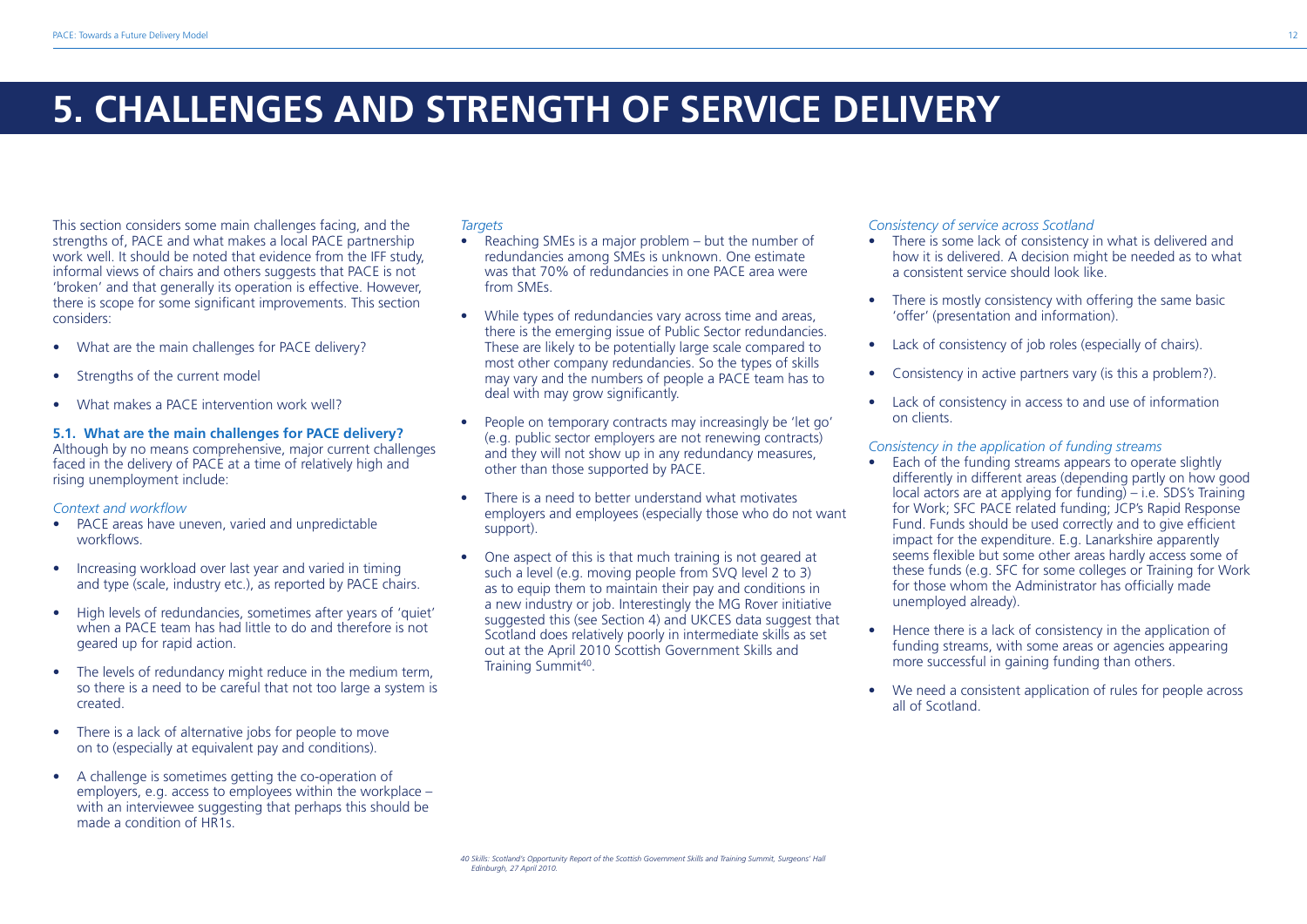# *Geographical coverage*

• There is a variety in local PACE teams, but every area is different (local economy, networks among agencies, among people etc.), so there could be a need for more homogeneous local PACE?

# *Weak monitoring and evaluation – we do not fully know what is happening and what works*

- • Generally we do not have good monitoring or evaluation data, although the data for the IFF Report and the recent data system should greatly help here.
- There is a lack of consistency in collection and use of data, although this is being addressed.
- How many people could benefit from PACE involvement (e.g. data on SME redundancies)?
- What works (what support works where and in what circumstances?).
- What are the longer term outcomes for clients?
- • Overall, across Scotland there is limited monitoring and evaluation.
- Limited learning from practice (exchange good and improving practice) although recent events have proved very useful.

*Resources are limited and likely to get more so* 

- PACE is a part-time job for all actors involved, including the chair.
- Skills of staff are limited, although if new roles are taken on these are likely to be provided by new agencies or through greater involvement of existing agencies.
- • Getting 'buy-in' of partners takes time and depends on good relations.
- However, we are entering an era of more limited resources with possible headcount cuts at partners (e.g. JCP or local authorities). There is no budget for local PACE partnerships.
- Ouality assurance of suppliers is very limited.

#### **5.2 Strengths of the current model?**

- • A major strength is the *clear focus*. Some views from PACE chairs include:
	- The focus revolves around something like: "working with employers and individuals to manage the impacts of redundancy upon individuals, employers and the community".
	- PACE has clarity of vision and is tangible, easy to buy into, and to understand, it has 'people's hearts and minds', clear common branding, and usually all partners do offer what they can to the bigger picture.
	- – "The focus is on delivery of services to individuals; the needs of the partnership are secondary".
- A strength is also that an employer gets one call rather than many. At events for employees, employees get support from appropriate people and agencies and not a 'cast of thousands'. Hence PACE improves efficiency (sharing of resources) and avoids duplication.
- There is a fast reaction time (in most places).
- The PACE standard offering of presentation is consistent across Scotland (with local contacts). Flexible one-to-one follow-up is provided as required for individuals.
- There is local flexibility (what is delivered, how it is delivered, tailored delivery). There is learning by doing (e.g. moving from full-day to half-day events in some areas. Another example is the importance of informal meetings as networking and support among job seekers is crucial. There is a need for a relatively 'holistic' approach. It is important to maintain this close link between national and local strategy and local delivery and to enable local flexibility.
- There appears to be real joint working and links between local delivery and strategy.
- PACE brings or signposts relevant expertise: PACE acts as a signpost to most relevant partners (although this depends partly on what partners will do and how well they do it – e.g. Business Gateway only provides some support).
- There are no budgets, so partners feel it is worthwhile and can lever some appropriate resources from their own organisations (e.g. premises for events provided by a local authority).

## **5.3 What makes a PACE team work well?**

*Clarity of Focus:*

• Clear objectives and strategy to meet these.

### *Partnership:*

- Partnership working with partners who are committed and value what PACE is about and who will contribute concretely.
- Honesty and trust between partners, and strong relations between the individuals concerned.
- Understanding of what PACE is and hopes to achieve.

Good partnership working is aided by having local actors who usually work closely together rather than a relatively 'far off' strategy group who may not have a strong relationship with the local actors (e.g. a small rural local authority is likely to pay less attention to a request from an SDS office with whom they rarely deal with some distance away than to a request by SDS or JCP with whom they regularly work). Currently strengths of PACE are strong local operational partnerships.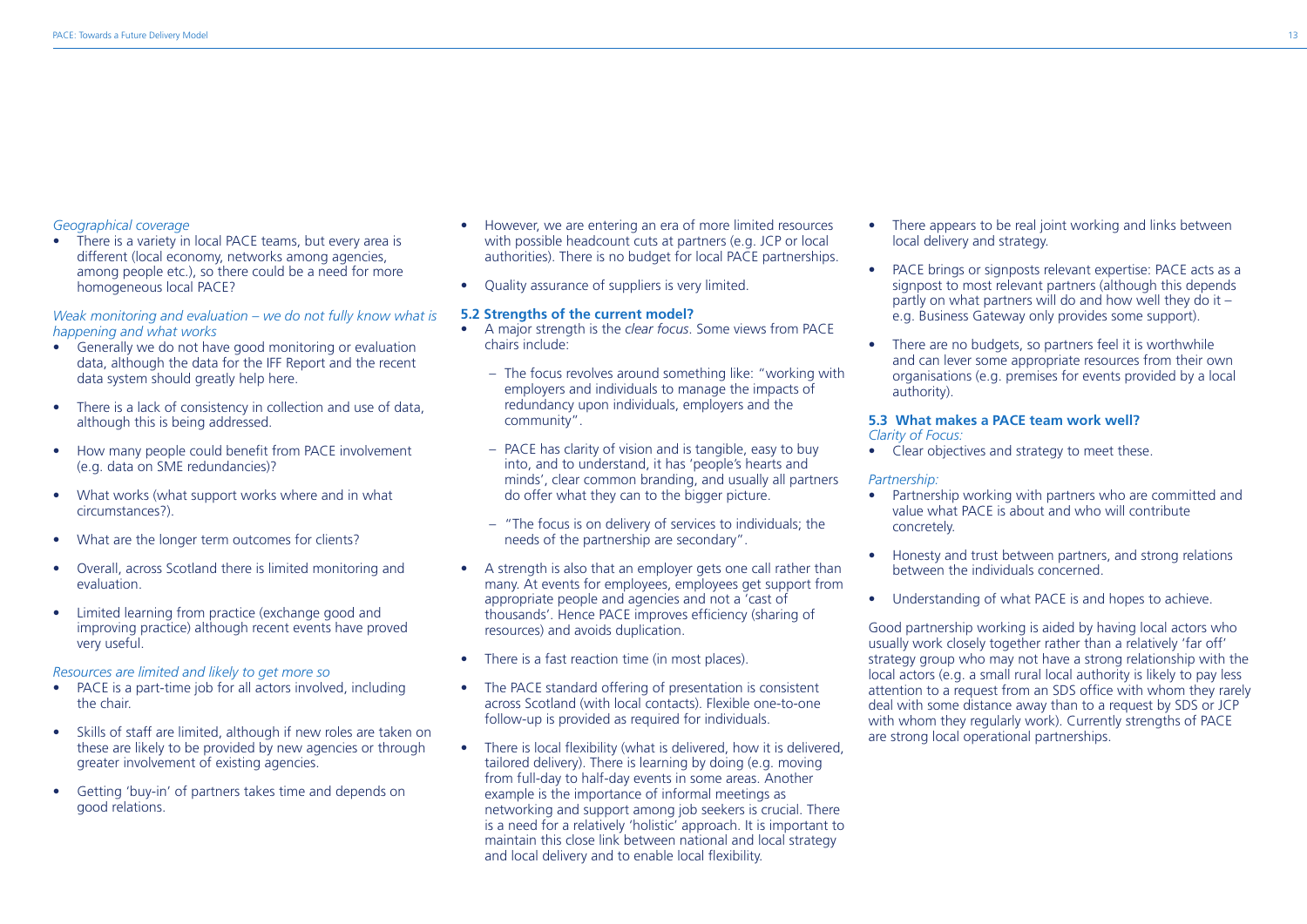# *The Team:*

- The teams are enthusiastic and experienced.
- The chair is good at networking, not a controller.
- Need to have the right people and agencies to deliver.

### *Good communication:*

- There is good communication (especially with other organisations to avoid duplication of services), so responses are delivered through PACE and this eases things for clients, as well as increasing efficiency and effectiveness.
- • It diminishes PACE if each partner does their 'own thing'.

### *Delivery:*

- Where the PACE team is seen to be responsive and contacts the employer in good time (to quickly ascertain numbers involved, skills sets, number likely to leave, assistance required), share information and organise and deliver a response quickly.
- Having the right products (what the customer is looking for).
- Fast and effective engagement with employers.
- Support structures are set up quickly.
- Ability to take occasional 'hit' i.e. accept some risk.
- PACE does the job well, so word of mouth recommendations spread.
- • Getting right actors, including Trades Unions (or Consultative Forums), involved.
- Perhaps there is a need to try to get employers to use their resources for re-training rather than mostly on out-placement (which PACE can offer).
- Sometimes dealing with issues of employees, including basic numeracy and literacy.
- Keeping 'Party Politics' out of the situation (e.g. local, Scottish and UK politicians all have a legitimate interest, but all agencies need to work well together).
- Sharing credit among partners for PACE actions.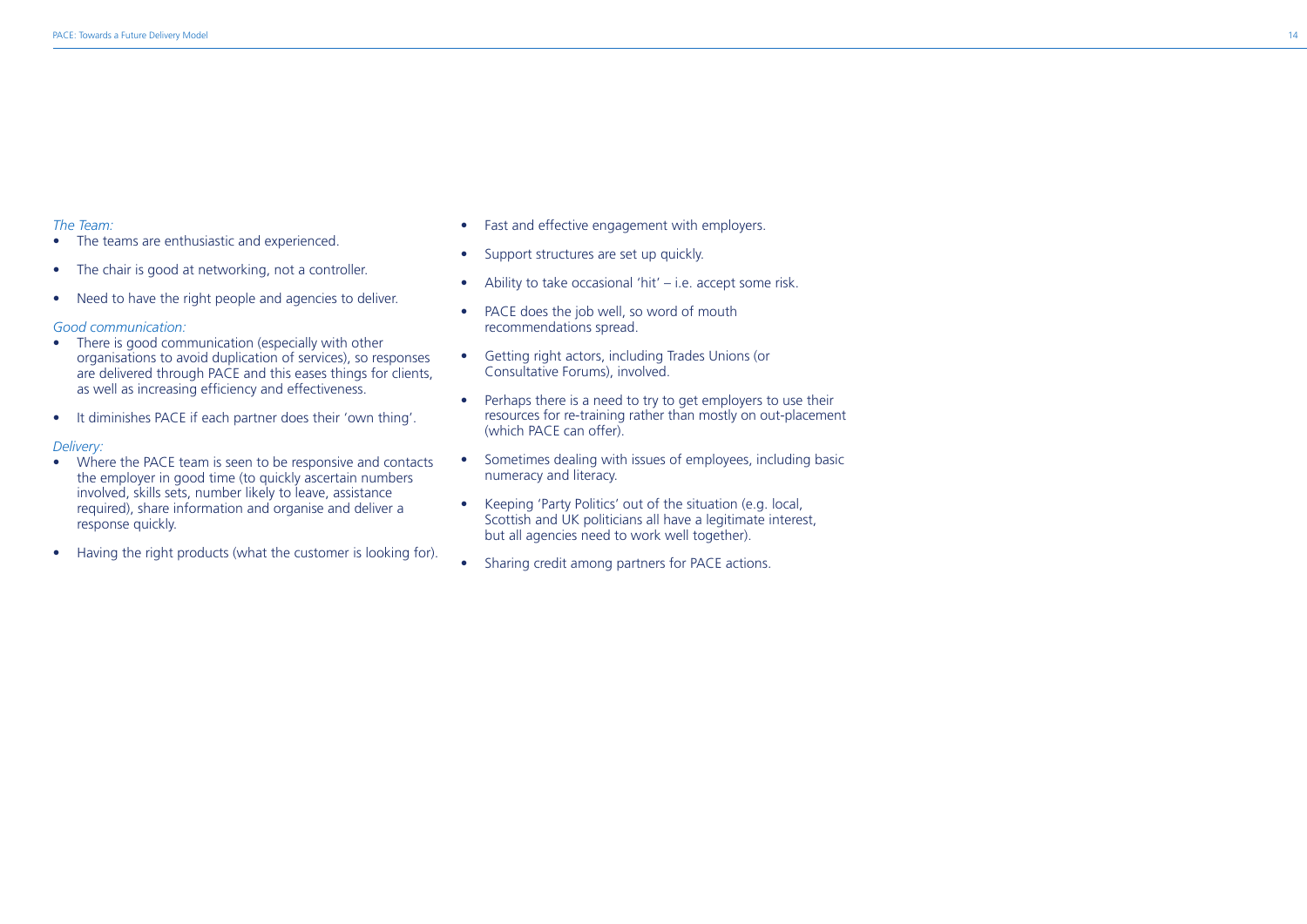# **6. KEY ISSUES AND OPTIONS FOR IMPROVING DELIVERY**

This section considers some main issues concerning the improvement of the delivery of PACE. This section summarises:

- What should PACE deliver?
- How to do it better? Better partnerships and clearer roles
- What are the roles of PACE staff and chairs?
- Where should the PACE boundaries be?
- When do we know if it works? Monitoring and evaluation

# **6.1 What should PACE deliver?**

Every area and redundancy is different so there is need for local flexibility in the strategy but also in operational delivery (as resources of partners vary at any specific time and PACE requires a rapid response). While PACE have a full and (across Scotland) consistent 'menu' of services, what is delivered in each case should be flexible.

Whether the PACE offer should be changed should always be under consideration. However, there is an historic lack of good monitoring and evaluation information to base any changes on, although this is now being improved. Some specific issues include:

- Should there be a specific PACE offer for the expected large-scale public sector redundancies (and people not having contracts renewed)?
- Should the link to training be improved? Should there be greater emphasis on up skilling people e.g. from levels 2 to 3? Interestingly the MG Rover initiative suggested this (see Section 4) and UKCES data suggest that Scotland does relatively poorly in intermediate skills as set out at the April 2010 Scottish Government Skills and Training Summit.

# *SMEs*

- Do SME employees need a different offer? (E.g. not based upon workplace based presentation, but rather have 'open' events).
- There is a need to develop proper process for identifying SME redundancies. This might be based upon JCP records.
- While appropriate titles are made on some publicity material (e.g. "Redundancy Support" on PACE folders or "Are you facing Redundancy" on national advertising material) there is an issue of whether PACE should change its branding.

# *Should PACE have an early intervention or aftercare role?*

- Is there a need for aftercare for individuals who previously had (or were offered but did not accept) PACE support?
- Early intervention needs to be clearly defined, and the roles of different bodies clearly specified. Early intervention could lead to an expansion of roles for PACE which might be more appropriately carried out by others and could lead to 'mission drift'.
- Would it be better to have an appropriate, separate network of early intervention into firms that PACE could refer to (and work alongside where appropriate)?

# **6.2 How to do it better? Better partnerships and clearer roles**

#### *Partnership working within PACE areas*

There is usually a small core of partners at a local level: JCP and SDS, usually with local authorities. Other partners contribute valuably but are not as core to the delivery of PACE.

• PACE must remain action orientated and with close ties between those enacting local strategy and operations in order to avoid PACE becoming a talking shop.

- Local PACE partnerships should be open and invite all, but they cannot insist on membership. Some 'sleeping' members may only want to be kept up to date by a quarterly email rather than attend all meetings. The encouragement of greater private sector involvement (e.g. Chambers of Commerce) is useful.
- Not all national partners have a local equivalent or would want to be involved at a local level.
- A written PACE protocol would be useful, setting out responsibilities etc. Although overtime this needs to be changed to reflect changing practices.

# *Partnership working across PACE areas*

There is scope for improved partnership working across PACE areas (e.g. to support clients and suppliers who live outside the area). This seems ad hoc and often the transfer of information and support for employees (or sub-contractors of an employer) is only within an organisation (e.g. JCP) or SDS (e.g. some might call on a neighbouring SDS office where the employee lived and make an appointment for them, but others would not do so unless requested).

# *Relationship to CPPs*

• Usually, any links between PACE and Community Planning Partnerships are informal and through common membership of both and occasional presentation at meetings. Current 'informal' linkages appear to be working reasonably, without the need for formal links.

# *Meetings*

• Most felt a three monthly 'strategy' group meeting would be reasonable (although this could take the form of an e-meeting or simply sending e-minutes with just a minimum of a yearly meeting perhaps). If the numbers of redundancy situations reduced then this may even be too frequent.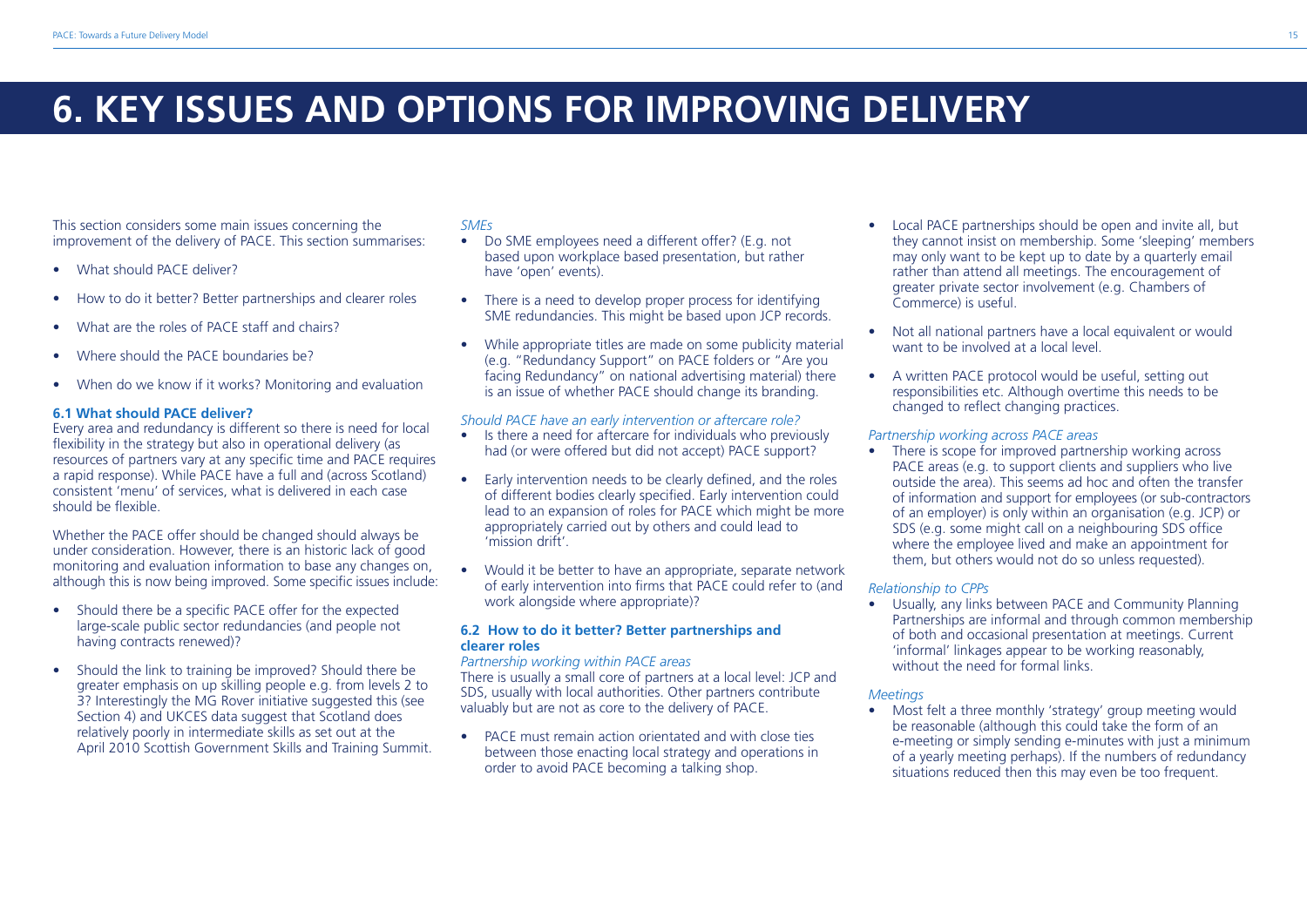# *Role of national PACE*

One role of the national core is to support local PACE teams through:

- Delivery principles should be consistent. There needs to be guidance from national organisations on what should be delivered e.g. additional SDS or JCP funding.
- Clear strategic direction and guidance on what to provide; and on what can and cannot be done. PACE packs are generally fine, but we need to be a bit smarter on updating them, ensuring consistency and identifying what is out there that may be better.
- Give direction of what is expected of PACE and act as conduit on what the Scottish Government wants.
- Chairs do things differently need clarity from national PACE on:
	- $-$  what is the offer
	- $-$  maximum intervention time (e.g. 24 or 48 hours) for offers to be made
	- general understanding of partners (JCP, SDS, colleges, local authorities and others as required)
	- – clear instructions on evaluation
- Need clarity of how funds operate so if it has been used in one place, it can similarly be used elsewhere (e.g. JCP RRF, SFC). For example, can SFC fund a speculative course that a College is not guaranteed to fill? How can Rapid Response services deal with non-HR1s.
- Make access to resources easier for local PACE teams (especially the smaller ones).
- • Get national agreements on sharing information and tracking clients etc.
- Continue training and dissemination of good/improving practice.
- Continue to improve communication between PACE areas.

### **6.3 What are the roles of PACE staff and chairs?** *The role of the chair*

- The question 'should all chairs be SDS staff' did not generally elicit strong responses. However, there is a need to keep non-SDS chairs 'in the loop'. If all chairs are SDS staff, then there should be greater consistency and will get the participation of all in national briefings and meetings.
- Chairs do things differently need clarity from national on: what is offer; maximum intervention time (e.g. 24 or 48 hours) for offer to be made; general understanding of partners (JCP, SDS, colleges, local authorities and others as required); and need clear instructions on evaluation.

### *Training needs of PACE chairs*

• There is a range of training needs for chairs.

# **6.4 Where should the PACE boundaries be?**

Currently PACE partnership boundaries result in very different partnership areas and membership. This need not necessarily be a matter of concern as it may reflect the varied population, economic and organisational circumstances across Scotland. For instance: some PACE partnerships might cover a rural area with a single local authority with one college, where key actors know each other well and the whole community recognises the importance of a redundancy situation. Another may cover a large varied urban-rural area covering four local authorities, many colleges, lots of redundancies, many of which are small and 'below' the PACE and public radar.

• Should there be a consistent PACE region? How many PACE partnerships should there be?

There are many alternatives, for example:

- 1. *Status Quo:* 21 PACE (which recognises the diversity of the current situation and may link well with current working relationships and public recognition of 'natural' economic and geographical areas). It was reported that currently there was little PACE activity Skye and Caithness.
- 2. *Reduce to 5-6 PACE* (which would allow consistency across large PACE area). Some Pros: could have a 'full-time' PACE chair; easier to administrate; greater consistency; match JCP *or* SDS regions. Some Cons: may cut local strategy-operational link; danger of another tier of PACE (National – PACE-Operational PACE); de-motivate key local partners; currently there is easy transfer of SDS resources

 In addition there is the issue of the Highlands where there are four PACE partnerships within a single local authority area.

3. *Highland:* goes from 4 to 1 PACE partnership (separate PACE partnerships for the Islands, Moray and Argyll & Bute?). This may be worth considering, although if a single PACE team covered the whole of the Highlands then there would likely to be some form of more local organisation within the PACE, due to the large geographical dispersion. Some Pros: keeps PACE closer to TTWA and current and historic co-operation areas (e.g. the Lothians). Close link between strategy and operation. Some Cons: still around 18 PACE.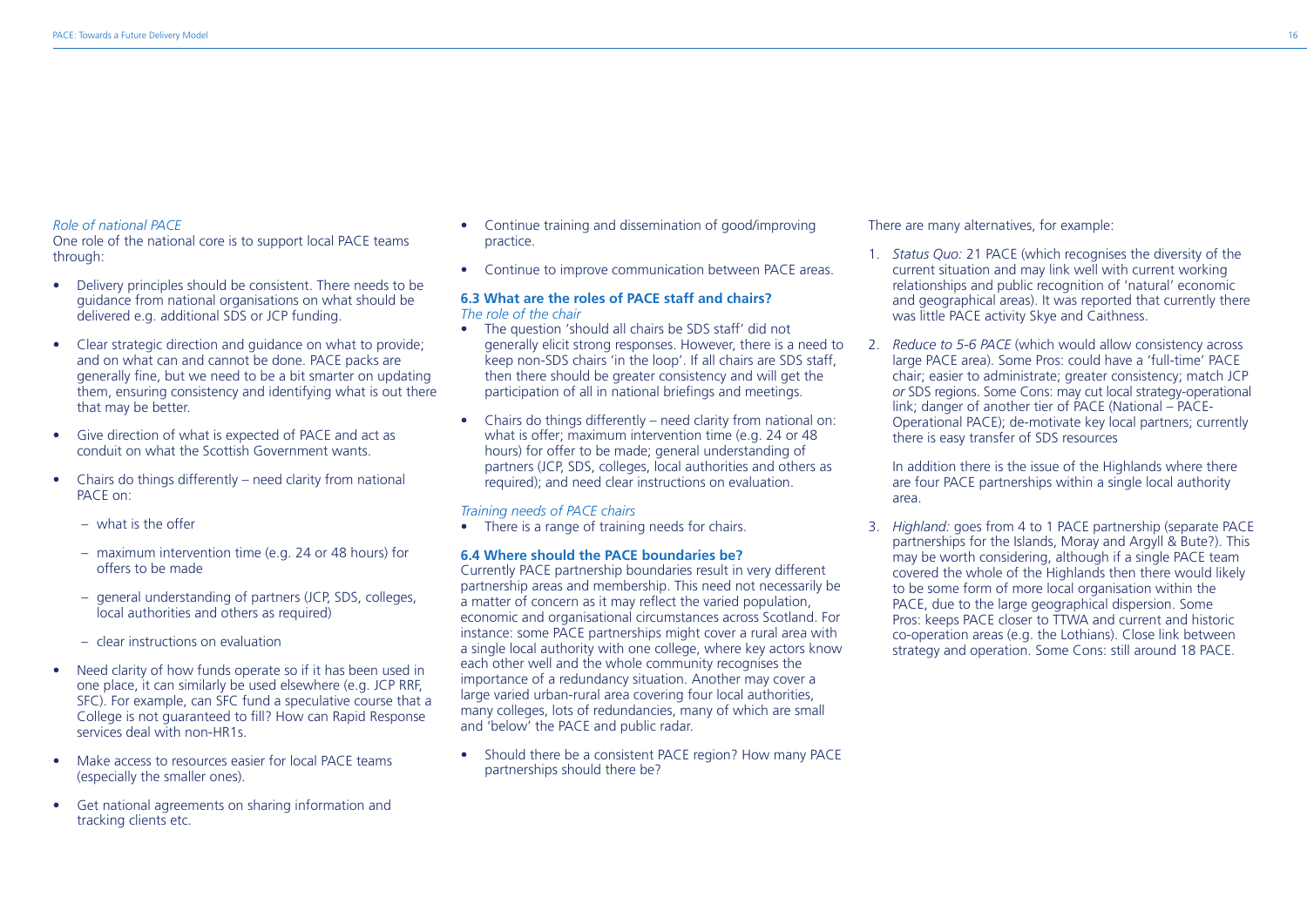# **6.5 Monitoring and evaluation – when do we know if it works?**

Consistent, rigorous data collection appears weak although work is underway (e.g. on the national spreadsheet). However, PACE does not now consistently monitor: (non HR1) numbers redundant in an area; impact of PACE intervention and longer term outcomes for employees. JCP are main ones who have/can have relevant data – but there are resource implications.

- Can a consistent system for longer term monitoring and evaluation be set up? This needs a national lead.
- Overall, there is a need for greater evaluation to identify what does or does not work in different circumstances (and why), that supports PACE staff on the ground and nationally to improve performance and support.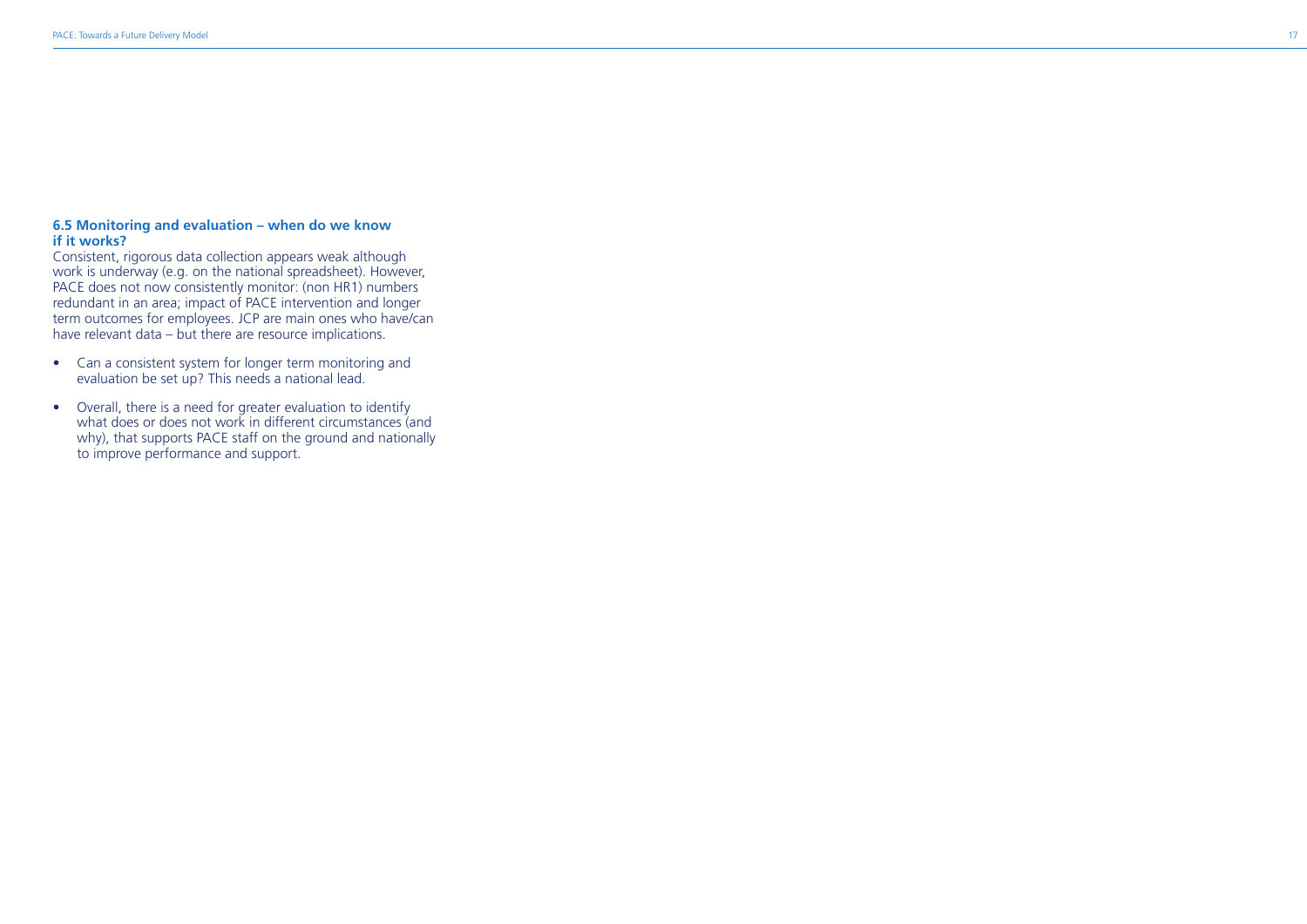# **7. CONCLUSIONS**

# **7.1 Overview**

PACE is not 'broken' and generally appears to offer an appropriate service. There are a number of challenges and strengths of the current system and there is scope for improvement. There is a need for continued early intervention. intensive working with employers and training for individuals that is connected with real work.

There are many strengths of the current model and these should be maintained and built upon. These include:

- Each employer gets one call rather than many. At events for employees there are appropriate people not a 'cast of thousands'
- Fast reaction (in many places)
- PACE standard offering of presentation is consistent across Scotland
- Local flexibility with close strategy and delivery link
- Real joint working on local delivery and strategy
- Brings or signposts relevant expertise
- **Efficiency (sharing resources)**
- No direct budget, so partners feel it is worthwhile and can lever some appropriate resources (e.g. premises for events). In some cases a small budget may be useful.

What makes a PACE intervention work well?

#### *Partnership working*

- partners who are committed and value what PACE is all about and will contribute concretely
- • "PACE is an attitude about working together it is not Rocket Science"

# *Delivery:*

- fast, effective engagement with employer
- good PACE offer (about which everyone is clear and matches what employers and employees need)
- $\bullet$  ability to take occasional 'hit' i.e. accept some risk
- doing the job well

#### *The Team*

• enthusiastic and 'can do' attitude

#### *Good communication*

• good communication (including stopping other organisations knocking on doors of employers in trouble).

### **7.2 Main challenges**

- 1. Work flow increasing, varied and unpredictable
- 2. Resources are limited & likely to get more so
- 3. The target groups and context
	- – Reaching SMEs: large (but unknown) number of redundancies among SMEs
	- – Emerging Public Sector redundancies (scale)
	- Lack of alternative jobs for people to move to
- 4. Lack of consistency:
	- of organisation and service across Scotland
	- in application of funding streams (SDS's Training for Work; SFC PACE funding; JCP's Rapid Response Fund)
	- $-$  of geographical coverage (e.g. Caithness v the Lothians)

5. We do not fully know what is happening and what works or why, due to lack of consistent monitoring and information.

# **7.3 Issues for consideration**

Some major issues to consider concerning improving delivery are:

#### *What to deliver and to whom?*

- Should greater emphasis be given to targeting SMEs? People who are made redundant by SMEs are sometimes not identified through existing mechanisms, but they could benefit from the services provided by PACE. 'One-off' events in local areas may be useful to make PACE services available to them.
- How is greater demand to be handled (e.g. larger numbers of public sector redundancies) and with more limited resources (due to the expected general budget cuts)? There will be a continued need to identify different forms of appropriate support for different types of people (e.g. sector, skills etc.). Given the likely increase in public sector redundancies (including publicly funded bodies in other sectors such as the third sector), contingency plans and good practice to identify early warnings and support different parts of the sector, should be created (perhaps) led by an individual PACE partnership chair but involving other partnerships for each of the main parts of the public sector or significant threatened private sector industries). This 'good practice' should then be transferred rapidly throughout the PACE partnerships. This may include support for those on fixed term contracts who are not getting their contracts renewed and who may therefore not be counted as being redundant.